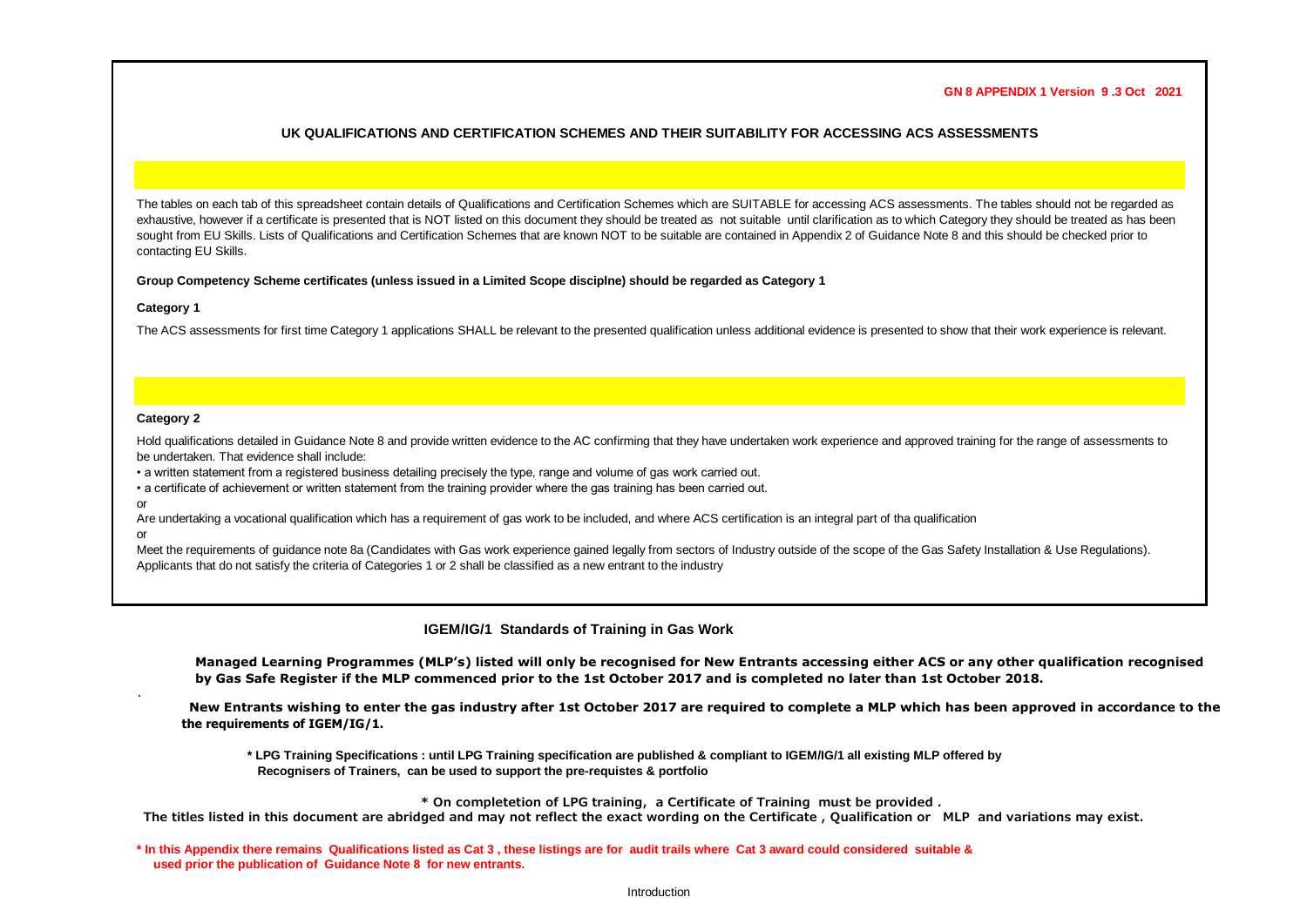| Awarding<br><b>Body</b>  | <b>Name of Award or Certificate</b>                                                                               | <b>Type of Award</b><br>or Certificate | Qualification<br><b>Number</b>           | <b>Award / Certificate</b><br>Level | <b>ACS</b><br>Category |
|--------------------------|-------------------------------------------------------------------------------------------------------------------|----------------------------------------|------------------------------------------|-------------------------------------|------------------------|
| <b>City &amp; Guilds</b> | <b>Gas Installation Studies:</b><br><b>Domestic Installations</b>                                                 | <b>Advanced Certificate</b>            | 598-01                                   | No level                            | Cat 1                  |
| <b>City &amp; Guilds</b> | <b>Gas Installation Studies:</b><br>Domestic Installations Fault Diagnosis and Rectification                      | <b>Advanced Certificate</b>            | 598-02                                   | No level                            | Cat 1                  |
| <b>City &amp; Guilds</b> | <b>Gas Installation Studies:</b><br><b>Commercial and Industrial Installations</b>                                | <b>Advanced Certificate</b>            | 598-03 / 598-04                          | No level                            | Cat 1                  |
| City & Guilds            | Gas Fitter:<br>Intermediate Certificate                                                                           | <b>Full Craft certificate</b>          | 660                                      | Level 3 Equivalent                  | Cat 1                  |
| City & Guilds            | Gas Fitter:<br><b>Final Certificate</b>                                                                           | <b>Full Craft certificate</b>          | 660                                      | Level 3 Equivalent                  | Cat 1                  |
| <b>City &amp; Guilds</b> | <b>Gas Service Engineer</b>                                                                                       | <b>Full Craft Certificate</b>          | 662                                      | <b>Level 3 Equivalent</b>           | Cat 1                  |
| City & Guilds            | Diploma in Gas Utilisation:<br><b>Technical Installation Engineer</b>                                             | <b>SCQF</b>                            | 5991-05<br>(EUSGU 025a)                  | Level 6                             | Cat 1                  |
| City & Guilds            | Diploma in Gas Utilisation:<br><b>Technical Maintenance Engineer</b>                                              | <b>SCQF</b>                            | 5991-06<br>(EUSGU 025b)                  | Level 6                             | Cat 1                  |
| <b>City &amp; Guilds</b> | <b>Gas Services Installation and Maintenance</b>                                                                  | <b>NVQ</b>                             | 6006                                     | Level 2                             | Cat 1                  |
| <b>City &amp; Guilds</b> | <b>Gas Services Installation and Maintenance</b>                                                                  | <b>NVQ</b>                             | 6006                                     | Level 3                             | Cat 1                  |
| City & Guilds            | Domestic Natural Gas Installation and Maintenance                                                                 | <b>NVQ</b><br>SVQ                      | 6012-02<br>6012-60 (G6PN-22)             | Level 2                             | Cat 1                  |
| City & Guilds            | Domestic Natural Gas Installation and Maintenance                                                                 | <b>NVQ</b><br>SVQ                      | 6012-03<br>6012-70 (G6PR-23)             | Level 3                             | Cat 1                  |
| City & Guilds            | Gas Emergency Service Operations (NG)                                                                             | <b>NVQ</b><br>SVQ                      | 6012-04<br>6012-80 (G6PT-23)             | Level 3                             | Cat 1                  |
| City & Guilds            | Gas Emergency Service Operations (NG)<br>(6014-04 Re-Certification)                                               | <b>NVQ</b><br><b>SVQ</b>               | 6012-44<br>6012-80 (G6PT-23)             | Level 3                             | Cat 1                  |
| City & Guilds            | Gas Emergency Service Operations (NG)                                                                             | <b>NVQ</b>                             | 6012-05                                  | Level 3                             | Cat 1                  |
| City & Guilds            | Gas Emergency Service Operations (NG)<br>(6014-05 Re-Certification)                                               | <b>NVQ</b>                             | 6012-55                                  | Level 3                             | Cat 1                  |
| City & Guilds            | Gas Emergency Service Operations (NG & LPG)                                                                       | <b>NVQ</b>                             | 6012-06                                  | Level 3                             | Cat 1                  |
| City & Guilds            | Gas Emergency Service Operations (NG & LPG)<br>(6014-06 Re-Certification)                                         | <b>NVQ</b>                             | 6012-66                                  | Level 3                             | Cat 1                  |
| City & Guilds            | Domestic Natural Gas Installation and Maintenance:<br>Cookers and Laundry (Appliance Pathway Route)               | <b>NVQ</b>                             | 6012-20<br>6012-61                       | Level 2                             | Cat 1                  |
| City & Guilds            | Domestic Natural Gas Installation and Maintenance:<br>Central Heating and Water Heating (Appliance Pathway Route) | <b>NVQ</b><br>SPA*                     | 6012-21<br>6012-62 (G7G3-04)             | Level 2                             | Cat 1                  |
| City & Guilds            | Domestic Natural Gas Installation and Maintenance:<br>Meters (Appliance Pathway Route)                            | <b>NVQ</b><br>SPA*                     | 6012-22 or 6012-12<br>6012-63 or 6012-67 | Level 2                             | Cat 1                  |
| City & Guilds            | Domestic Natural Gas Installation and Maintenance:<br>Space Heaters and Leisure (Appliance Pathway Route)         | <b>NVQ</b><br>SPA*                     | 6012-24<br>6012-64                       | Level 2                             | Cat 1                  |
| City & Guilds            | Domestic Natural Gas Installation and Maintenance:<br>Warm Air and Water Heating (Appliance Pathway Route)        | <b>NVQ</b><br>SPA*                     | 6012-25<br>6012-65                       | Level 2                             | Cat 1                  |
| City & Guilds            | Domestic Natural Gas Installation and Maintenance:<br>Cookers and Laundry (Appliance Pathway Route)               | <b>NVQ</b><br>SPA*                     | 6012-30<br>6012-71                       | Level 3                             | Cat 1                  |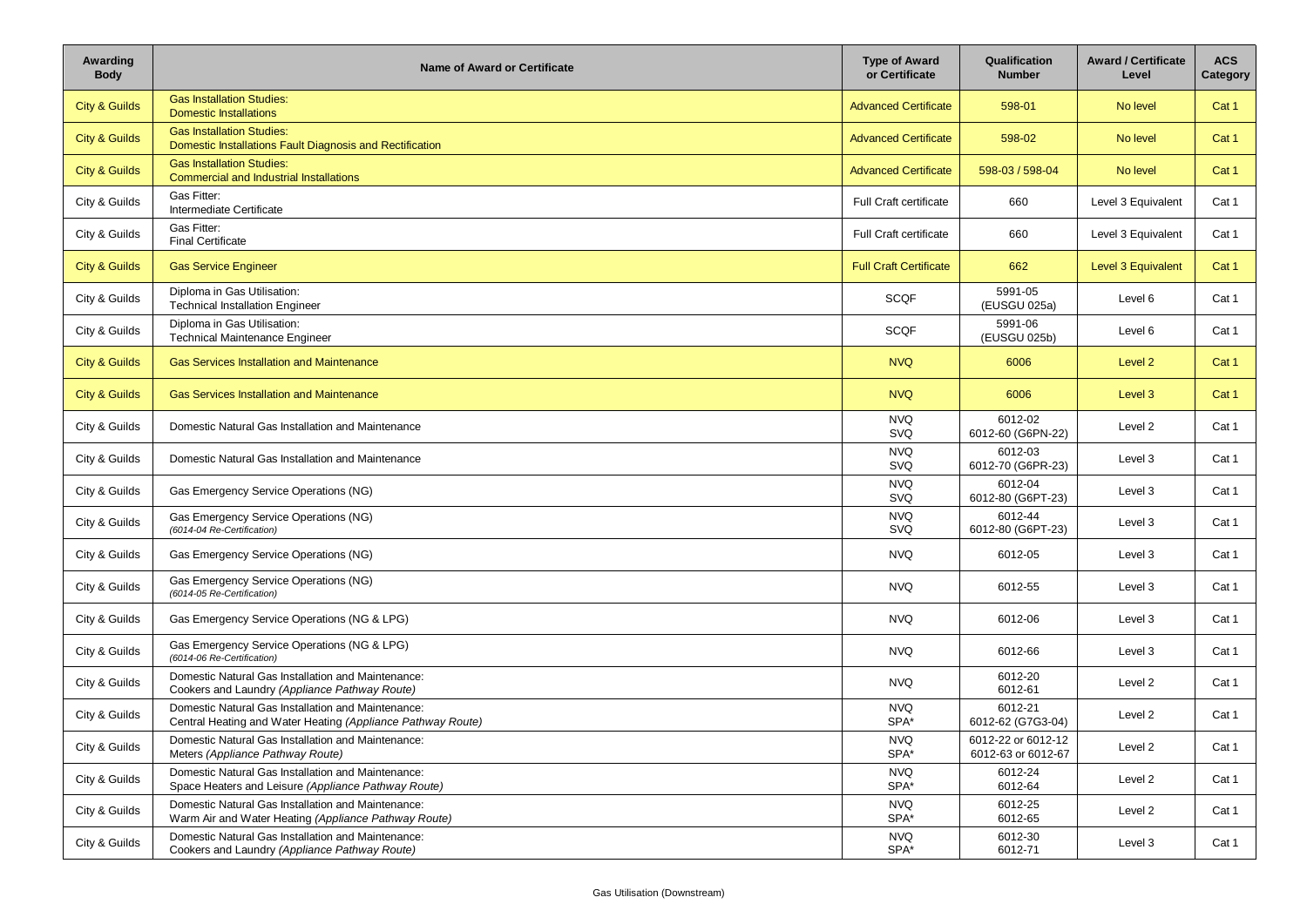| Awarding<br><b>Body</b>  | <b>Name of Award or Certificate</b>                                                                                                                                              | <b>Type of Award</b><br>or Certificate | Qualification<br><b>Number</b>           | <b>Award / Certificate</b><br>Level | <b>ACS</b><br>Category |
|--------------------------|----------------------------------------------------------------------------------------------------------------------------------------------------------------------------------|----------------------------------------|------------------------------------------|-------------------------------------|------------------------|
| City & Guilds            | Domestic Natural Gas Installation and Maintenance:<br>Central Heating and Water Heating (Appliance Pathway Route)                                                                | <b>NVQ</b><br>SPA*                     | 6012-31<br>6012-72                       | Level 3                             | Cat 1                  |
| City & Guilds            | Domestic Natural Gas Installation and Maintenance:<br>Meters (Appliance Pathway Route)                                                                                           | <b>NVQ</b><br>SPA*                     | 6012-32 or 6012-13<br>6012-73 or 6012-74 | Level 3                             | Cat 1                  |
| <b>City &amp; Guilds</b> | <b>Gas Services Installation and Maintenance:</b><br>Maintenance                                                                                                                 | <b>NVQ</b>                             | 6013-01                                  | Level 2                             | Cat 1                  |
| <b>City &amp; Guilds</b> | <b>Gas Services Installation and Maintenance:</b><br><b>Installation</b>                                                                                                         | <b>NVQ</b>                             | 6013-02                                  | Level 2                             | Cat 1                  |
| <b>City &amp; Guilds</b> | <b>Gas Services Installation and Maintenance:</b><br><b>Maintenance</b>                                                                                                          | <b>NVQ</b>                             | 6013-03                                  | Level 3                             | Cat 1                  |
| <b>City &amp; Guilds</b> | <b>Gas Services Installation and Maintenance:</b><br><b>Installation</b>                                                                                                         | <b>NVQ</b>                             | 6013-04                                  | Level 3                             | Cat 1                  |
| City & Guilds            | Diploma in Gas Utilisation:<br>Metering (2.5 - 16cu/m)                                                                                                                           | QCF                                    | 6014-03:902<br>(EUSGU 002)               | Level 3                             | Cat 1                  |
| City & Guilds            | Diploma in Gas Utilisation Installation and Maintenance:<br>Cookers, Tumble Dryers and Leisure                                                                                   | QCF                                    | 6014-03:905<br>(EUSGU 005)               | Level 3                             | Cat 1                  |
| City & Guilds            | Diploma in Gas Utilisation Installation and Maintenance:<br>Domestic Space Heating                                                                                               | QCF                                    | 6014-03:906<br>(EUSGU 006)               | Level 3                             | Cat 1                  |
| City & Guilds            | Diploma in Gas Utilisation Installation and Maintenance:<br>Domestic Warm Air                                                                                                    | QCF                                    | 6014-03:907<br>(EUSGU 007)               | Level 3                             | Cat 1                  |
| City & Guilds            | Diploma in Gas Utilisation Installation:<br>Water Heating and Wet Central Heating                                                                                                | QCF                                    | 6014-03:908<br>(EUSGU 008)               | Level 3                             | Cat 1                  |
| City & Guilds            | Diploma in Gas Utilisation Maintenance:<br>Water Heating and Wet Central Heating                                                                                                 | QCF                                    | 6014-03:909<br>(EUSGU 009)               | Level 3                             | Cat 1                  |
| City & Guilds            | Diploma in Gas Utilisation Installation and Maintenance:<br>Water Heating and Wet Central Heating                                                                                | QCF                                    | 6014-03:910<br>(EUSGU 010)               | Level 3                             | Cat 1                  |
| City & Guilds            | Diploma in Gas Utilisation Installation:<br>Cookers, Tumble Dryers, Leisure and Domestic Space Heating                                                                           | QCF                                    | 6014-03:911<br>(EUSGU 011)               | Level 3                             | Cat 1                  |
| City & Guilds            | Diploma in Gas Utilisation Maintenance:<br>Cookers, Tumble Dryers, Leisure and Domestic Space Heating                                                                            | QCF                                    | 6014-03:912<br>(EUSGU 012)               | Level 3                             | Cat 1                  |
| City & Guilds            | Diploma in Gas Utilisation Installation and Maintenance:<br>Cookers, Tumble Dryers, Leisure and Domestic Space Heating                                                           | QCF                                    | 6014-03:913<br>(EUSGU 013)               | Level 3                             | Cat 1                  |
| City & Guilds            | Diploma in Gas Utilisation Installation:<br>Cookers, Tumble Dryers, Leisure, Domestic Space Heating, Water Heating and Wet Central Heating                                       | QCF                                    | 6014-03:914<br>(EUSGU 014)               | Level 3                             | Cat 1                  |
| City & Guilds            | Diploma in Gas Utilisation Maintenance:<br>Cookers, Tumble Dryers, Leisure, Domestic Space Heating, Water Heating and Wet Central Heating                                        | QCF                                    | 6014-03:915<br>(EUSGU 015)               | Level 3                             | Cat 1                  |
| City & Guilds            | Diploma in Gas Utilisation Installation and Maintenance:<br>Cookers, Tumble Dryers, Leisure, Domestic Space Heating, Water Heating and Wet Central Heating                       | QCF                                    | 6014-03:916<br>(EUSGU 016)               | Level 3                             | Cat 1                  |
| City & Guilds            | Diploma in Gas Utilisation Installation:<br>Cookers, Tumble Dryers, Leisure, Domestic Space Heating, Water Heating, Wet Central Heating and Domestic Warm Air                    | QCF                                    | 6014-03:917<br>(EUSGU 017)               | Level 3                             | Cat 1                  |
| City & Guilds            | Diploma in Gas Utilisation Maintenance:<br>Cookers, Tumble Dryers, Leisure, Domestic Space Heating, Water Heating, Wet Central Heating and Domestic Warm Air                     | QCF                                    | 6014-03:918<br>(EUSGU 018)               | Level 3                             | Cat 1                  |
| City & Guilds            | Diploma in Gas Utilisation Installation and Maintenance:<br>Cookers, Tumble Dryers, Leisure, Domestic Space Heating, Water Heating and Wet Central Heating and Domestic Warm Air | QCF                                    | 6014-03:919<br>(EUSGU 019)               | Level 3                             | Cat 1                  |
| City & Guilds            | Diploma for Gas Emergency First Call Operative                                                                                                                                   | QCF                                    | 6014-03:920<br>(EUSGU 020)               | Level 3                             | Cat 1                  |
| City & Guilds            | Diploma in Gas Utilisation Maintenance:<br>Cookers, Tumble Dryers, Leisure, Domestic Space Heating, Water Heating, Limited Wet Central Heating and Domestic Warm Air             | QCF                                    | 6014-03:924<br>(EUSGU 024)               | Level 3                             | Cat 1                  |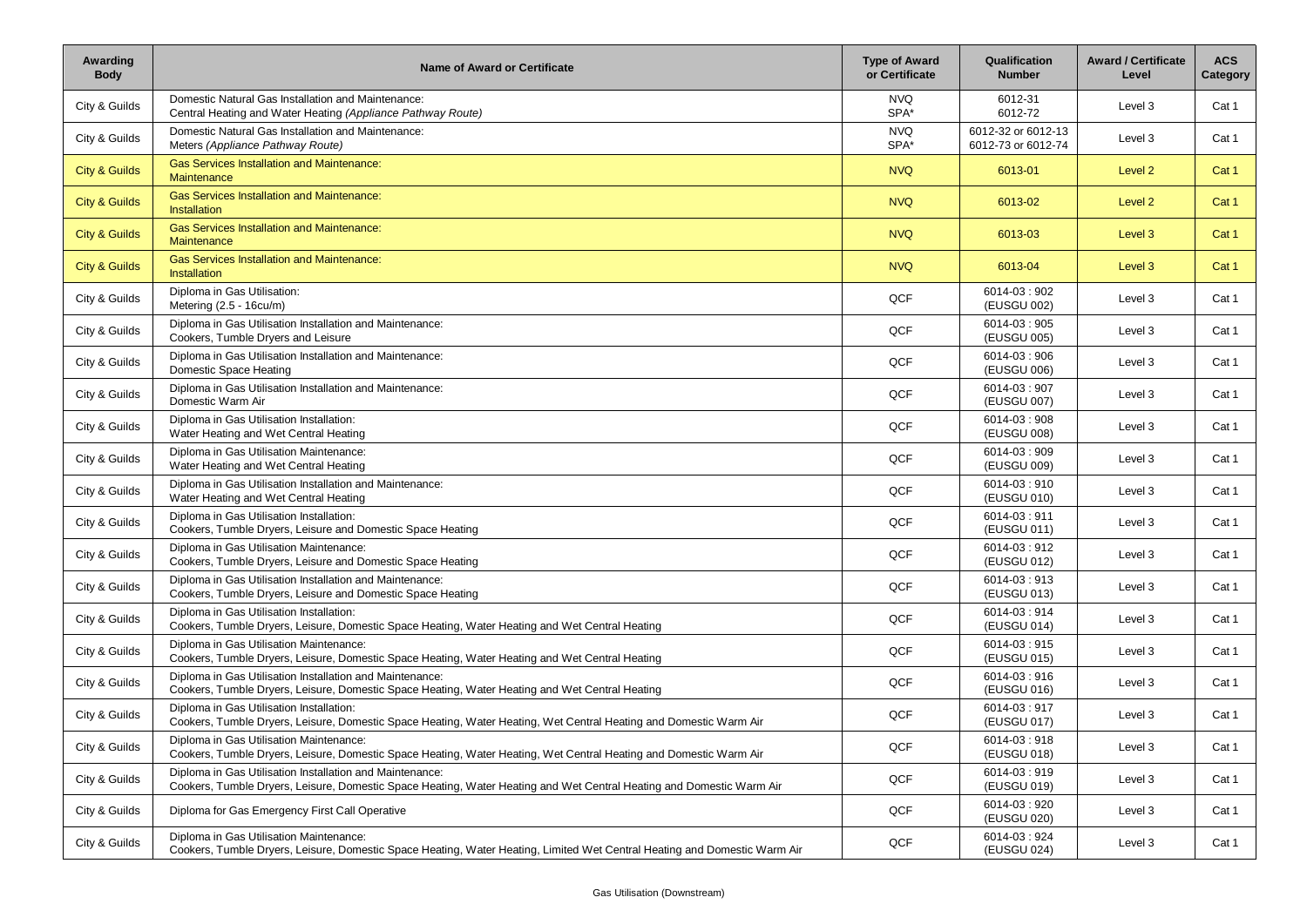| Awarding<br><b>Body</b>  | <b>Name of Award or Certificate</b>                                                                                                                                                    | <b>Type of Award</b><br>or Certificate | Qualification<br><b>Number</b> | <b>Award / Certificate</b><br>Level | <b>ACS</b><br>Category |
|--------------------------|----------------------------------------------------------------------------------------------------------------------------------------------------------------------------------------|----------------------------------------|--------------------------------|-------------------------------------|------------------------|
| City & Guilds            | Diploma in Gas Utilisation:<br><b>Technical Installation Engineer</b>                                                                                                                  | QCF                                    | 6014-05:951<br>(EUSGU 025a)    | Level 3                             | Cat 1                  |
| City & Guilds            | Diploma in Gas Utilisation:<br><b>Technical Maintenance Engineer</b>                                                                                                                   | QCF                                    | 6014-05:952<br>(EUSGU 025b)    | Level 3                             | Cat 1                  |
| City & Guilds            | Diploma in Gas Utilisation: Technical Installation Engineers                                                                                                                           | QCF                                    | 6014-55:953<br>(EUSGU 025a)    | Level 3                             | Cat 1                  |
| City & Guilds            | Diploma in Gas Utilisation: Technical Maintenance Engineers                                                                                                                            | QCF                                    | 6014-55:954<br>(EUSGU 025b)    | Level 3                             | Cat 1                  |
| City & Guilds            | Diploma in Gas Utilisation Installation (APL):<br>Water Heating and Wet Central Heating                                                                                                | QCF                                    | 6014-13:942<br>(EUSGU 008)     | Level 3                             | Cat 1                  |
| City & Guilds            | Diploma in Gas Utilisation Maintenance (APL):<br>Water Heating and Wet Central Heating                                                                                                 | QCF                                    | 6014-13:943<br>(EUSGU 009)     | Level 3                             | Cat 1                  |
| City & Guilds            | Diploma in Gas Utilisation Installation and Maintenance (APL):<br>Water Heating and Wet Central Heating                                                                                | QCF                                    | 6014-13:944<br>(EUSGU 010)     | Level 3                             | Cat 1                  |
| City & Guilds            | Diploma in Gas Utilisation Installation (APL):<br>Cookers, Tumble Dryers, Leisure, Domestic Space Heating, Water Heating and Wet Central Heating                                       | QCF                                    | 6014-13:945<br>(EUSGU 014)     | Level 3                             | Cat 1                  |
| City & Guilds            | Diploma in Gas Utilisation Maintenance (APL):<br>Cookers, Tumble Dryers, Leisure, Domestic Space Heating, Water Heating and Wet Central Heating                                        | QCF                                    | 6014-13: TBC<br>(EUSGU 015)    | Level 3                             | Cat 1                  |
| City & Guilds            | Diploma in Gas Utilisation Installation and Maintenance (APL):<br>Cookers, Tumble Dryers, Leisure, Domestic Space Heating, Water Heating and Wet Central Heating                       | QCF                                    | 6014-13:946<br>(EUSGU 016)     | Level 3                             | Cat 1                  |
| City & Guilds            | Diploma in Gas Utilisation Installation (APL):<br>Cookers, Tumble Dryers, Leisure, Domestic Space Heating, Water Heating, Wet Central Heating and Domestic Warm Air                    | QCF                                    | 6014-13:947<br>(EUSGU 017)     | Level 3                             | Cat 1                  |
| City & Guilds            | Diploma in Gas Utilisation Maintenance (APL):<br>Cookers, Tumble Dryers, Leisure, Domestic Space Heating, Water Heating, Wet Central Heating and Domestic Warm Air                     | QCF                                    | 6014-13:948<br>(EUSGU 018)     | Level 3                             | Cat 1                  |
| City & Guilds            | Diploma in Gas Utilisation Installation and Maintenance (APL):<br>Cookers, Tumble Dryers, Leisure, Domestic Space Heating, Water Heating and Wet Central Heating and Domestic Warm Air | QCF                                    | 6014-13:949<br>(EUSGU 019)     | Level 3                             | Cat 1                  |
| City & Guilds            | Diploma in Gas Utilisation Maintenance (APL):<br>Cookers, Tumble Dryers, Leisure, Domestic Space Heating, Water Heating, Limited Wet Central Heating and Domestic Warm Air             | QCF                                    | 6014-13:950<br>(EUSGU 024)     | Level 3                             | Cat 1                  |
| <b>City &amp; Guilds</b> | <b>Gas Services Installation and Maintenance</b>                                                                                                                                       | <b>NVQ</b>                             | 6016                           | Level 2                             | Cat 1                  |
| <b>City &amp; Guilds</b> | <b>Gas Services Installation and Maintenance</b>                                                                                                                                       | <b>NVQ</b>                             | 6016                           | Level 3                             | Cat 1                  |
| City & Guilds            | Domestic Natural Gas Installation                                                                                                                                                      | <b>NVQ</b><br>SVQ                      | 6034-01<br>6034-12 (G6PH-22)   | Level 2                             | Cat 1                  |
| City & Guilds            | Domestic Natural Gas Maintenance                                                                                                                                                       | <b>NVQ</b><br>SVQ                      | 6034-02<br>6034-22 (G6PK-22)   | Level 2                             | Cat 1                  |
| City & Guilds            | Domestic Natural Gas Installation                                                                                                                                                      | <b>NVQ</b><br>SVQ                      | 6034-03<br>6034-13 (G6PJ-23)   | Level 3                             | Cat 1                  |
| City & Guilds            | Domestic Natural Gas Maintenance                                                                                                                                                       | <b>NVQ</b><br>SVQ                      | 6034-04<br>6034-33 (G6PM-23)   | Level 3                             | Cat 1                  |
| <b>City &amp; Guilds</b> | Industrial & Commercial Gas Installation and Maintenance:<br><b>Appliances and Systems</b>                                                                                             | <b>NVQ</b>                             | 6224-21                        | Level 2                             | Cat 1                  |
| <b>City &amp; Guilds</b> | Industrial & Commercial Gas Installation and Maintenance:<br><b>Commercial Catering</b>                                                                                                | <b>NVQ</b>                             | 6224-22                        | Level 2                             | Cat 1                  |
| <b>City &amp; Guilds</b> | Industrial & Commercial Gas Installation and Maintenance:<br>Storage                                                                                                                   | <b>NVQ</b>                             | 6224-23                        | Level 2                             | Cat 1                  |
| <b>City &amp; Guilds</b> | Industrial & Commercial Gas Installation and Maintenance:<br><b>Appliances and Systems</b>                                                                                             | <b>NVQ</b>                             | 6224-31                        | Level 3                             | Cat 1                  |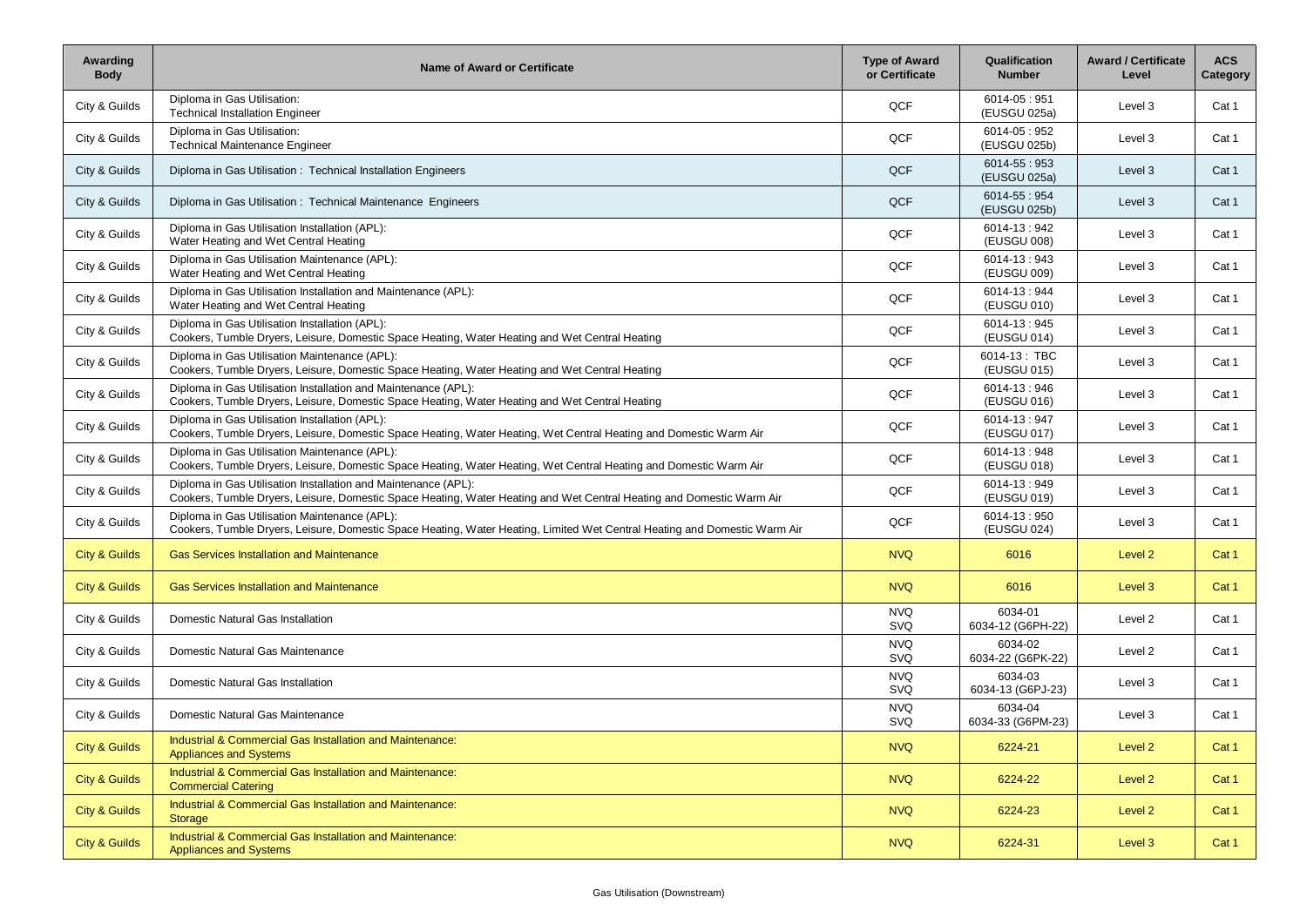| Awarding<br><b>Body</b>  | <b>Name of Award or Certificate</b>                                                                               | <b>Type of Award</b><br>or Certificate | Qualification<br><b>Number</b> | <b>Award / Certificate</b><br>Level | <b>ACS</b><br>Category |
|--------------------------|-------------------------------------------------------------------------------------------------------------------|----------------------------------------|--------------------------------|-------------------------------------|------------------------|
| <b>City &amp; Guilds</b> | Industrial & Commercial Gas Installation and Maintenance:<br><b>Commercial Catering</b>                           | <b>NVQ</b>                             | 6224-32                        | Level 3                             | Cat 1                  |
| <b>City &amp; Guilds</b> | Liquefied Petroleum Gas Installation and Maintenance:<br><b>Residential Park Homes (RPH)</b>                      | <b>NVQ</b>                             | 6224-24                        | Level 2                             | Cat 1                  |
| <b>City &amp; Guilds</b> | Liquefied Petroleum Gas Installation and Maintenance:<br><b>Permanent Dwellings (PD)</b>                          | <b>NVQ</b>                             | 6224-25                        | Level 2                             | Cat 1                  |
| <b>City &amp; Guilds</b> | Liquefied Petroleum Gas Installation and Maintenance:<br>Leisure Accomodation Vehichles (LAV)                     | <b>NVQ</b>                             | 6224-26                        | Level 2                             | Cat 1                  |
| <b>City &amp; Guilds</b> | Liquefied Petroleum Gas Installation and Maintenance:<br><b>Commercial Mobile Catering (CMC)</b>                  | <b>NVQ</b>                             | 6224-27                        | Level 2                             | Cat 1                  |
| <b>City &amp; Guilds</b> | Liquefied Petroleum Gas Installation and Maintenance:<br>Boats (B)                                                | <b>NVQ</b>                             | 6224-28                        | Level 2                             | Cat 1                  |
| <b>City &amp; Guilds</b> | Liquefied Petroleum Gas Installation and Maintenance:<br>Storage                                                  | <b>NVQ</b>                             | 6224-29                        | Level 2                             | Cat 1                  |
| <b>City &amp; Guilds</b> | Liquefied Petroleum Gas Installation and Maintenance:<br><b>Permanent Dwellings (PD)</b>                          | <b>NVQ</b>                             | 6224-33                        | Level 3                             | Cat 1                  |
| <b>City &amp; Guilds</b> | Liquefied Petroleum Gas Installation and Maintenance:<br><b>Residential Park Homes (RPH)</b>                      | <b>NVQ</b>                             | 6224-34                        | Level 3                             | Cat 1                  |
| City & Guilds            | Diploma in Smart Metering:<br>Gas                                                                                 | QCF                                    | 7428-22<br>(EUSGU 023)         | Level 2                             | Cat 1                  |
| City & Guilds            | Diploma in Smart Metering:<br>Dual Fuel                                                                           | QCF                                    | 7428-23<br>(EUSGU 023)         | Level 2                             | Cat 1                  |
| City & Guilds            | Diploma in Smart Metering:<br>Gas                                                                                 | QCF                                    | 7428-92<br>(EUSGU 023)         | Level 2                             | Cat 1                  |
| City & Guilds            | Diploma in Smart Metering:<br>Dual Fuel                                                                           | QCF                                    | 7428-93<br>(EUSGU 023)         | Level 2                             | Cat 1                  |
| <b>City &amp; Guilds</b> | Diploma in Smart Metering - Gas at SCQF Level 5                                                                   | <b>SCQF</b>                            | 7447-22<br>(EUSGU 023)         | Level 5                             | Cat 1                  |
| <b>City &amp; Guilds</b> | Diploma in Smart Metering - Duel Fuel at SCQF Level 5                                                             | <b>SCQF</b>                            | 7447-23<br>(EUSGU 023)         | Level 5                             | Cat 1                  |
| City & Guilds            | Diploma in Gas Engineering                                                                                        | <b>Diploma</b>                         | 9074-03                        | Level 3                             | Cat 1                  |
| SQA                      | Domestic Natural Gas Installation and Maintenance                                                                 | <b>SVQ</b>                             | G6PN-22                        | Level 2                             | Cat 1                  |
| SQA                      | Domestic Natural Gas Installation and Maintenance                                                                 | <b>SVQ</b>                             | G6PR-23                        | Level 3                             | Cat 1                  |
| SQA                      | Gas Emergency Service Operations (NG)                                                                             | <b>SVQ</b>                             | G6PT-23                        | Level 3                             | Cat 1                  |
| SQA                      | Gas Emergency Service Operations (NG)<br>(6014-04 Re-Certification)                                               | <b>SVQ</b>                             | G6PT-23                        | Level 3                             | Cat 1                  |
| SQA                      | Domestic Natural Gas Installation and Maintenance:<br>Central Heating and Water Heating (Appliance Pathway Route) | $SPA^*$                                | G7G3-04                        | Level 2                             | Cat 1                  |
| SQA                      | Domestic Natural Gas Installation                                                                                 | SVQ                                    | G6PH-22                        | Level 2                             | Cat 1                  |
| SQA                      | Domestic Natural Gas Maintenance                                                                                  | SVQ                                    | G6PK-22                        | Level 2                             | Cat 1                  |
| SQA                      | Domestic Natural Gas Installation                                                                                 | SVQ                                    | G6PJ-23                        | Level 3                             | Cat 1                  |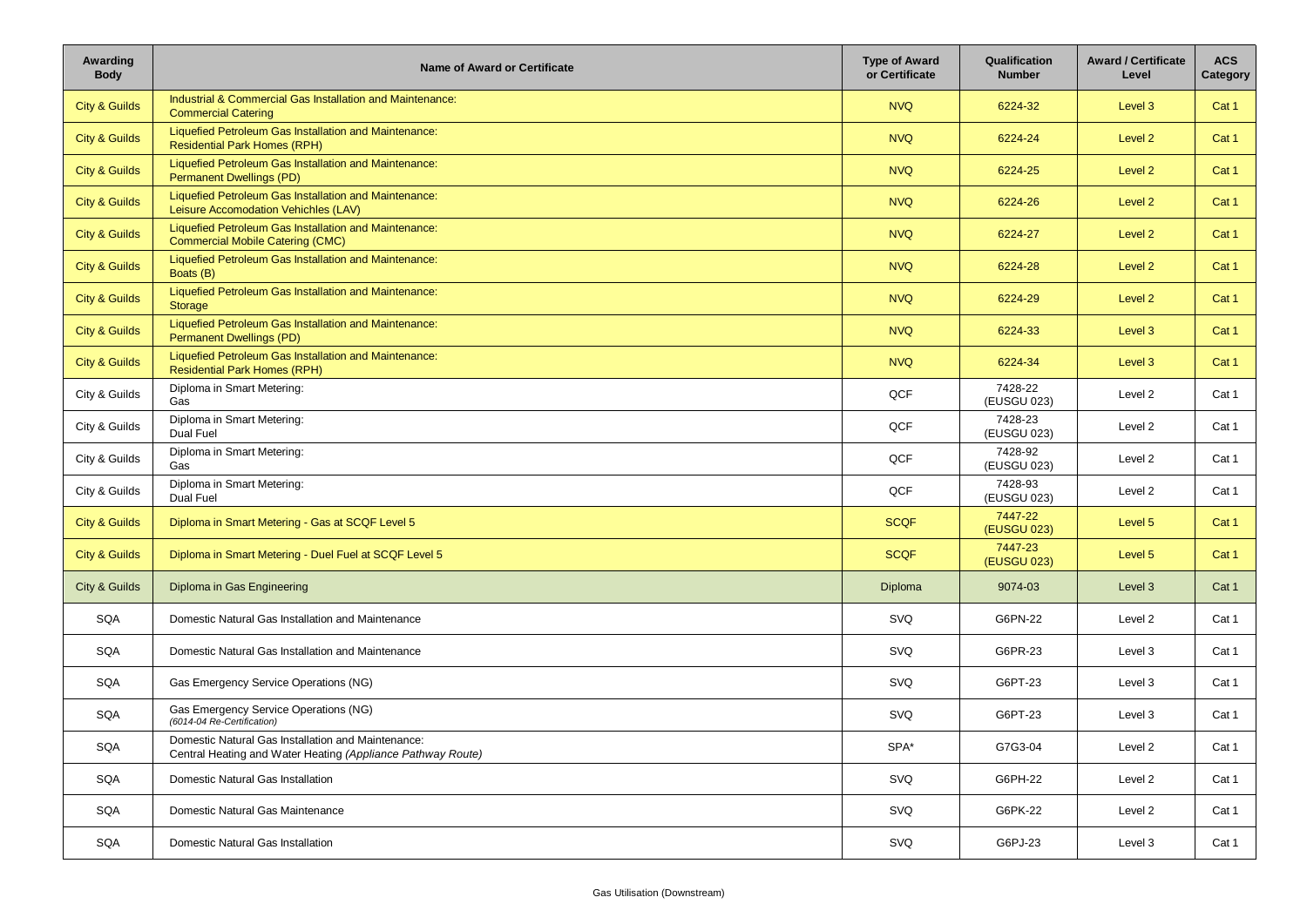| Awarding<br><b>Body</b> | <b>Name of Award or Certificate</b>                                                                                                                                              | <b>Type of Award</b><br>or Certificate | Qualification<br><b>Number</b> | <b>Award / Certificate</b><br>Level | <b>ACS</b><br>Category |
|-------------------------|----------------------------------------------------------------------------------------------------------------------------------------------------------------------------------|----------------------------------------|--------------------------------|-------------------------------------|------------------------|
| SQA                     | Domestic Natural Gas Maintenance                                                                                                                                                 | SVQ                                    | G6PM-23                        | Level 3                             | Cat 1                  |
| <b>BPEC</b>             | Diploma in Smart Metering:<br>Gas                                                                                                                                                | <b>QCF</b>                             | 600/1889/6<br>(EUSGU 023)      | Level 2                             | Cat 1                  |
| <b>BPEC</b>             | Diploma in Smart Metering:<br><b>Dual Fuel</b>                                                                                                                                   | <b>QCF</b>                             | 600/1888/4<br>(EUSGU 023)      | Level 2                             | Cat 1                  |
| EAL                     | Diploma in Gas Utilisation:<br>Metering (2.5 - 16cu/m)                                                                                                                           | QCF                                    | 600/0582/8<br>(EUSGU002)       | Level 3                             | Cat 1                  |
| EAL                     | Diploma in Gas Utilisation Installation and Maintenance:<br>Cookers, Tumble Dryers and Leisure                                                                                   | QCF                                    | 600/0574/9<br>(EUSGU005)       | Level 3                             | Cat 1                  |
| <b>EAL</b>              | Diploma in Gas Utilisation Installation and Maintenance:<br>Domestic Space Heating                                                                                               | QCF                                    | 600/0579/8<br>(EUSGU006)       | Level 3                             | Cat 1                  |
| <b>EAL</b>              | Diploma in Gas Utilisation Installation and Maintenance:<br>Domestic Warm Air                                                                                                    | QCF                                    | 600/0578/6<br>(EUSGU007)       | Level 3                             | Cat 1                  |
| EAL                     | Diploma in Gas Utilisation Installation:<br>Water Heating and Wet Central Heating                                                                                                | QCF                                    | 600/1034/4<br>(EUSGU008)       | Level 3                             | Cat 1                  |
| <b>EAL</b>              | Diploma in Gas Utilisation Maintenance:<br>Water Heating and Wet Central Heating                                                                                                 | QCF                                    | 600/1660/7<br>(EUSGU009)       | Level 3                             | Cat 1                  |
| EAL                     | Diploma in Gas Utilisation Installation and Maintenance:<br>Water Heating and Wet Central Heating                                                                                | QCF                                    | 600/1661/9<br>(EUSGU010)       | Level 3                             | Cat 1                  |
| EAL                     | Diploma in Gas Utilisation Installation:<br>Cookers, Tumble Dryers, Leisure and Domestic Space Heating                                                                           | QCF                                    | 600/0580/4<br>(EUSGU011)       | Level 3                             | Cat 1                  |
| <b>EAL</b>              | Diploma in Gas Utilisation Maintenance:<br>Cookers, Tumble Dryers, Leisure and Domestic Space Heating                                                                            | QCF                                    | 600/0581/6<br>(EUSGU012)       | Level 3                             | Cat 1                  |
| <b>EAL</b>              | Diploma in Gas Utilisation Installation and Maintenance:<br>Cookers, Tumble Dryers, Leisure and Domestic Space Heating                                                           | QCF                                    | 600/0576/2<br>(EUSGU013)       | Level 3                             | Cat 1                  |
| EAL                     | Diploma in Gas Utilisation Installation:<br>Cookers, Tumble Dryers, Leisure, Domestic Space Heating, Water Heating and Wet Central Heating                                       | QCF                                    | 600/1042/3<br>(EUSGU014)       | Level 3                             | Cat 1                  |
| EAL                     | Diploma in Gas Utilisation Maintenance:<br>Cookers, Tumble Dryers, Leisure, Domestic Space Heating, Water Heating and Wet Central Heating                                        | QCF                                    | 600/1653/X<br>(EUSGU015)       | Level 3                             | Cat 1                  |
| <b>EAL</b>              | Diploma in Gas Utilisation Installation and Maintenance:<br>Cookers, Tumble Dryers, Leisure, Domestic Space Heating, Water Heating and Wet Central Heating                       | QCF                                    | 600/1041/1<br>(EUSGU016)       | Level 3                             | Cat 1                  |
| EAL                     | Diploma in Gas Utilisation Installation:<br>Cookers, Tumble Dryers, Leisure, Domestic Space Heating, Water Heating, Wet Central Heating and Domestic Warm Air                    | QCF                                    | 600/1040/X<br>(EUSGU017)       | Level 3                             | Cat 1                  |
| EAL                     | Diploma in Gas Utilisation Maintenance: Cookers, Tumble Dryers, Leisure, Domestic Space Heating, Water Heating, Wet Central<br>Heating and Domestic Warm Air                     | QCF                                    | 600/1038/1<br>(EUSGU018)       | Level 3                             | Cat 1                  |
| EAL                     | Diploma in Gas Utilisation Installation and Maintenance:<br>Cookers, Tumble Dryers, Leisure, Domestic Space Heating, Water Heating and Wet Central Heating and Domestic Warm Air | QCF                                    | 600/1039/3<br>(EUSGU019)       | Level 3                             | Cat 1                  |
| EAL                     | Diploma for Gas Emergency First Call Operative                                                                                                                                   | QCF                                    | 600/0575/0<br>(EUSGU020)       | Level 3                             | Cat 1                  |
| EAL                     | Diploma in Gas Utilisation Maintenance:<br>Cookers, Tumble Dryers, Leisure, Domestic Space Heating, Water Heating, Limited Wet Central Heating and Domestic Warm Air             | QCF                                    | 600/2684/4<br>(EUSGU0024)      | Level 3                             | Cat 1                  |
| Logic<br>Certification  | Diploma in Smart Meter Dual Fuel                                                                                                                                                 | QCF                                    | 601/5485/1                     | Level 2                             | Cat 1                  |
| Logic<br>Certification  | Diploma in Smart Meter Gas                                                                                                                                                       | QCF                                    | 601/5837/2                     | Level 2                             | Cat 1                  |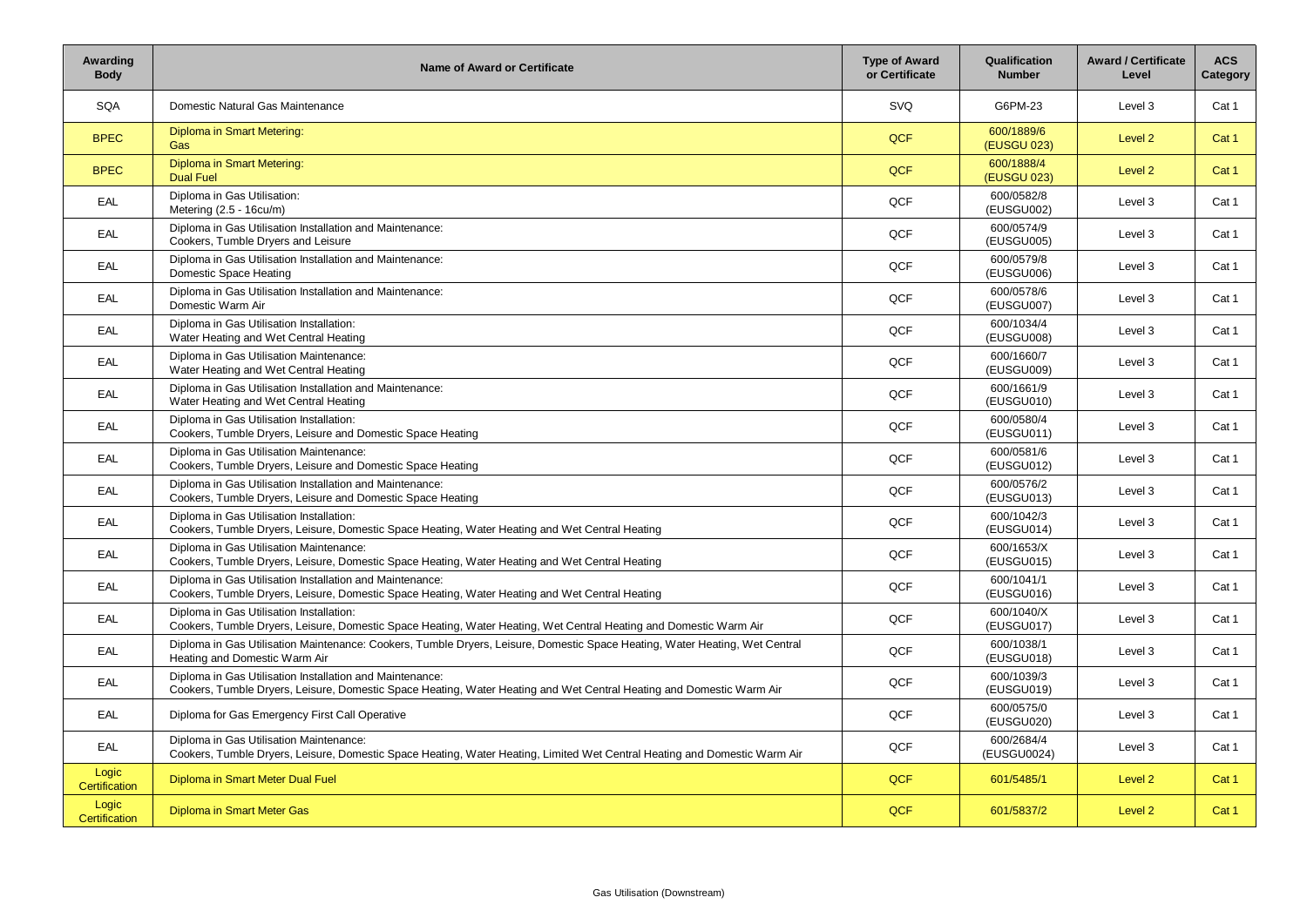| Awarding<br><b>Body</b> | Name of Award or Certificate                                                  | <b>Type of Award</b><br>or Certificate | Qualification<br><b>Number</b> | <b>Award / Certificate</b><br>Level | <b>ACS</b><br>Category |
|-------------------------|-------------------------------------------------------------------------------|----------------------------------------|--------------------------------|-------------------------------------|------------------------|
| City & Guilds           | <b>Gas Network Operations (Service Laying)</b>                                | <b>NVQ</b>                             | 6029-03                        | Level 2                             | Cat 2                  |
| City & Guilds           | <b>Gas Network Operations (Craft)</b>                                         | <b>NVQ</b>                             | 6029-04                        | Level 3                             | Cat 2                  |
| <b>CITB</b>             | Gas Distribution Scheme Units 1 - 4 Service Layer                             | <b>Vocational Award</b>                | N/A                            | No Level                            | Cat 2                  |
| <b>CITB</b>             | $\vert$ Gas Distribution Scheme Units 1 – 5 Mains and Services (Multiskilled) | <b>Vocational Award</b>                | N/A                            | No Level                            | Cat 2                  |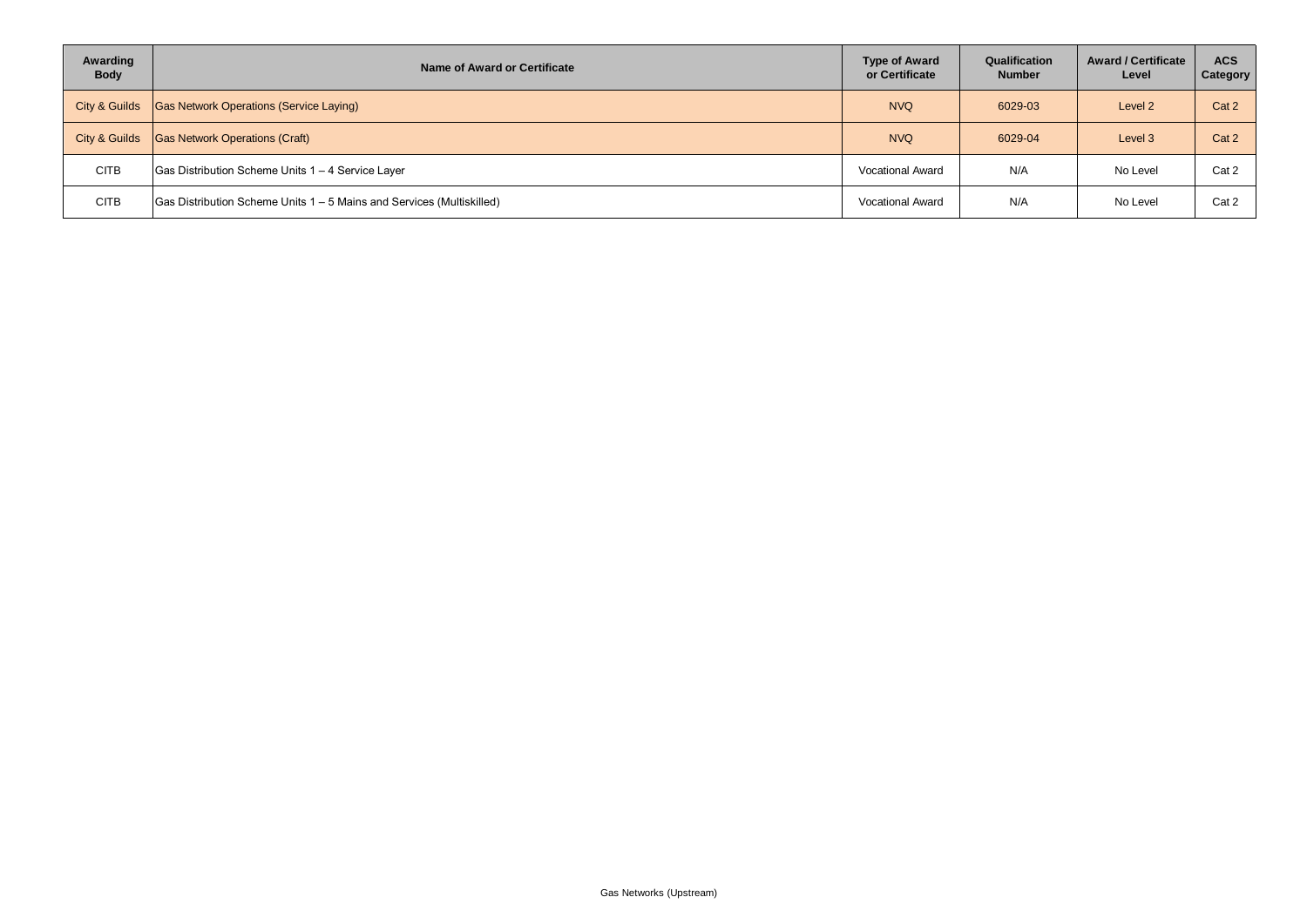| Awarding<br><b>Body</b> | <b>Name of Award or Certificate</b>                                                                                   | <b>Type of Award</b><br>or Certificate | Qualification<br><b>Number</b> | <b>Award / Certificate</b><br>Level | <b>ACS</b><br>Category |
|-------------------------|-----------------------------------------------------------------------------------------------------------------------|----------------------------------------|--------------------------------|-------------------------------------|------------------------|
| City & Guilds           | Plumbing:<br><b>Sanitary Plumbing</b>                                                                                 | <b>Advanced Craft</b><br>Certificate   | 596-2                          | No level                            | Cat 2                  |
| City & Guilds           | Plumbing:<br><b>Domestic Heating</b>                                                                                  | <b>Advanced Craft</b><br>Certificate   | 596-2                          | No level                            | Cat 2                  |
| City & Guilds           | Plumbing                                                                                                              | <b>Full Craft Certificate</b>          | 603                            | No level                            | Cat 2                  |
| City & Guilds           | Plumbing                                                                                                              | <b>Full Craft Certificate</b>          | 617                            | No level                            | Cat 2                  |
| City & Guilds           | Plumbing                                                                                                              | <b>NVQ</b>                             | 6009                           | Level 2                             | Cat 2                  |
| City & Guilds           | Plumbing                                                                                                              | <b>NVQ</b>                             | 6009                           | Level 3                             | Cat 2                  |
| City & Guilds           | Plumbing                                                                                                              | <b>NVQ</b>                             | 6019                           | Level 2                             | Cat 2                  |
| City & Guilds           | Plumbing                                                                                                              | <b>NVQ</b>                             | 6019                           | Level 3                             | Cat 2                  |
| City & Guilds           | Plumbing (Issued only in Northern Ireland)                                                                            | <b>NVQ</b>                             | 6024                           | Level 2                             | Cat 2                  |
| City & Guilds           | Plumbing (Issued only in Northern Ireland)                                                                            | <b>NVQ</b>                             | 6024                           | Level 3                             | Cat 2                  |
| City & Guilds           | Plumbing:<br>Add on Certificate - ACoP 1 - 5                                                                          | Add On Certificate                     | 6041                           | No level                            | Cat 1                  |
| City & Guilds           | Plumbing                                                                                                              | <b>NVQ</b>                             | 6089                           | Level 2                             | Cat 2                  |
| City & Guilds           | Plumbing                                                                                                              | <b>NVQ</b>                             | 6089                           | Level 3                             | Cat 2                  |
| City & Guilds           | Diploma in Domestic Plumbing and Heating (APL):<br>Oil Firing Appliances, Solid Mineral Fuel or Biomass Fuel Pathways | QCF / NVQ                              | 6189-01                        | Level 3                             | Cat 2                  |
| City & Guilds           | Diploma in Domestic Plumbing and Heating (APL):<br><b>Gas Fired Warm Air Appliances</b>                               | QCF / NVQ                              | 6189-02<br>(EUSGU0021)         | Level 3                             | Cat 1                  |
| City & Guilds           | Diploma in Domestic Plumbing and Heating (APL):<br>Gas Fired Water and Central Heating Appliances                     | QCF / NVQ                              | 6189-03<br>(EUSGU0022)         | Level 3                             | Cat 1                  |
| City & Guilds           | Diploma in Domestic Heating (APL):<br>Oil Firing Appliances, Solid Mineral Fuel or Biomass Fuel Pathways              | QCF / NVQ                              | 6189-04                        | Level 3                             | Cat 2                  |
| City & Guilds           | Diploma in Domestic Heating (APL):<br>Gas Fired Warm Air Appliances                                                   | QCF / NVQ                              | 6189-05<br>(EUSGU0021)         | Level 3                             | Cat 1                  |
| City & Guilds           | Diploma in Domestic Heating (APL):<br>Gas Fired Water and Central Heating Appliances                                  | QCF / NVQ                              | 6189-06<br>(EUSGU0022)         | Level 3                             | Cat 1                  |
| City & Guilds           | Diploma in Plumbing and Heating                                                                                       | QCF / NVQ                              | 6189-11                        | Level 2                             | Cat 2                  |
| City & Guilds           | Diploma in Installing and Maintaining Domestic Heating Systems                                                        | QCF / NVQ                              | 6189-21                        | Level 2                             | Cat 2                  |
| City & Guilds           | Diploma in Domestic Plumbing and Heating:<br>Oil Firing Appliances, Solid Mineral Fuel or Biomass Fuel Pathways       | QCF / NVQ                              | 6189-31                        | Level 3                             | Cat 2                  |
| City & Guilds           | Diploma in Domestic Plumbing and Heating:<br>Gas Fired Warm Air Appliances                                            | QCF / NVQ                              | 6189-32<br>(EUSGU0021)         | Level 3                             | Cat 1                  |
| City & Guilds           | Diploma in Domestic Plumbing and Heating:<br>Gas Fired Water and Central Heating Appliances                           | QCF / NVQ                              | 6189-33<br>(EUSGU0022)         | Level 3                             | Cat 1                  |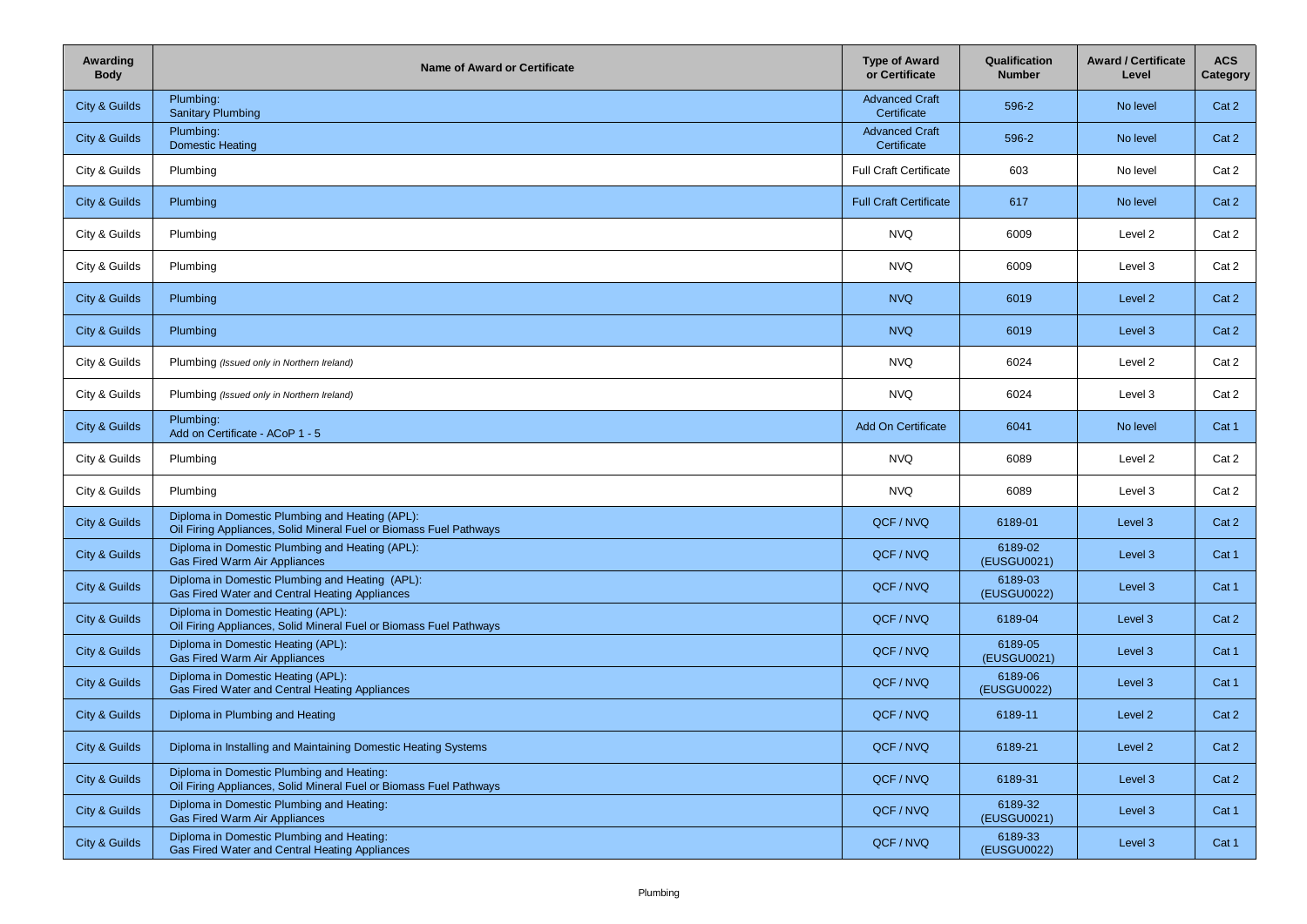| Awarding<br><b>Body</b> | Name of Award or Certificate                                                                                                 | <b>Type of Award</b><br>or Certificate | Qualification<br><b>Number</b> | <b>Award / Certificate</b><br>Level | <b>ACS</b><br>Category |
|-------------------------|------------------------------------------------------------------------------------------------------------------------------|----------------------------------------|--------------------------------|-------------------------------------|------------------------|
| City & Guilds           | Diploma in Domestic Heating:<br>Oil Firing Appliances, Solid Mineral Fuel or Biomass Fuel Pathways                           | QCF / NVQ                              | 6189-41                        | Level 3                             | Cat 2                  |
| City & Guilds           | Diploma in Domestic Heating:<br>Gas Fired Warm Air Appliances                                                                | QCF / NVQ                              | 6189-42<br>(EUSGU0021)         | Level 3                             | Cat 1                  |
| City & Guilds           | Diploma in Domestic Heating:<br>Gas Fired Water and Central Heating Appliances                                               | QCF / NVQ                              | 6189-43<br>(EUSGU0022)         | Level 3                             | Cat 1                  |
| City & Guilds           | Diploma in Domestic Plumbing and Heating (JTL):<br>Oil Firing Appliances, Solid Mineral Fuel or Biomass Fuel Pathways        | QCF/NVQ                                | 6189-51                        | Level 3                             | Cat 2                  |
| City & Guilds           | Diploma in Domestic Plumbing and Heating (JTL):<br>Gas Fired Warm Air Appliances                                             | QCF / NVQ                              | 6189-52<br>(EUSGU0021)         | Level 3                             | Cat 1                  |
| City & Guilds           | Level 3 NVQ Diploma in Domestic Plumbing and Heating (JTL):<br>Gas Fired Water and Central Heating Appliances                | QCF / NVQ                              | 6189-53<br>(EUSGU0022)         | Level 3                             | Cat 1                  |
| City & Guilds           | Diploma in Installing and Maintaining Domestic Heating Systems (JTL)                                                         | QCF / NVQ                              | 6189-55                        | Level 2                             | Cat 2                  |
| City & Guilds           | Diploma in Plumbing and Heating (JTL)                                                                                        | QCF/NVQ                                | 6189-56                        | Level 2                             | Cat 2                  |
| City & Guilds           | Diploma in Plumbing and Heating (APL)                                                                                        | QCF / NVQ                              | 6189-57                        | Level 2                             | Cat 2                  |
| City & Guilds           | Diploma in Installing and Maintaining Domestic Heating Systems (APL)                                                         | QCF/NVQ                                | 6189-58                        | Level 2                             | Cat 2                  |
| City & Guilds           | Diploma in Domestic Heating (JTL):<br>Oil Firing Appliances, Solid Mineral Fuel or Biomass Fuel Pathways                     | QCF/NVQ                                | 6189-61                        | Level 3                             | Cat 2                  |
| City & Guilds           | Diploma in Domestic Heating (JTL):<br>Gas Fired Warm Air Appliances                                                          | QCF / NVQ                              | 6189-62<br>(EUSGU0021)         | Level 3                             | Cat 1                  |
| City & Guilds           | Diploma in Domestic Heating (JTL):<br>Gas Fired Water and Central Heating Appliances                                         | QCF / NVQ                              | 6189-63<br>(EUSGU0022)         | Level 3                             | Cat 1                  |
| City & Guilds           | NVQ Diploma in Domestic Plumbing and Heating (APL):<br>Oil Firing Appliances, Solid Mineral Fuel or Biomass Fuel Pathways    | QCF / NVQ                              | 6189-71                        | Level 3                             | Cat 2                  |
| City & Guilds           | Diploma in Domestic Plumbing and Heating (APL):<br>Gas Fired Warm Air Appliances                                             | QCF / NVQ                              | 6189-72<br>(EUSGU0021)         | Level 3                             | Cat 1                  |
| City & Guilds           | Level 3 NVQ Diploma in Domestic Plumbing and Heating (APL):<br>Gas Fired Water and Central Heating Appliances                | QCF/NVQ                                | 6189-73<br>(EUSGU0022)         | Level 3                             | Cat 1                  |
| City & Guilds           | Diploma in Plumbing and Heating (APL)                                                                                        | QCF/NVQ                                | 6189-74                        | Level 2                             | Cat 2                  |
| City & Guilds           | Diploma in Installing and Maintaining Domestic Heating Systems (APL)                                                         | QCF / NVQ                              | 6189-75                        | Level 2                             | Cat 2                  |
| City & Guilds           | Diploma in Domestic Heating (APL):<br>Oil Firing Appliances, Solid Mineral Fuel or Biomass Fuel Pathways                     | QCF/NVQ                                | 6189-81                        | Level 3                             | Cat 2                  |
| City & Guilds           | Diploma in Domestic Heating (APL):<br><b>Gas Fired Warm Air Appliances</b>                                                   | QCF/NVQ                                | 6189-82<br>(EUSGU0021)         | Level 3                             | Cat 1                  |
| City & Guilds           | Diploma in Domestic Heating (APL):<br>Gas Fired Water and Central Heating Appliances                                         | QCF / NVQ                              | 6189-83<br>(EUSGU0022)         | Level 3                             | Cat 1                  |
| City & Guilds           | Diploma in Plumbing and Heating (Unit Route)                                                                                 | QCF / NVQ                              | 6189-90                        | Level 2                             | Cat 2                  |
| City & Guilds           | Diploma in Installing and Maintaining Domestic Heating Systems (Unit Route)                                                  | QCF / NVQ                              | 6189-91                        | Level 2                             | Cat 2                  |
| City & Guilds           | Diploma in Domestic Plumbing and Heating (Unit Route):<br>Oil Firing Appliances, Solid Mineral Fuel or Biomass Fuel Pathways | QCF / NVQ                              | 6189-92                        | Level 3                             | Cat 2                  |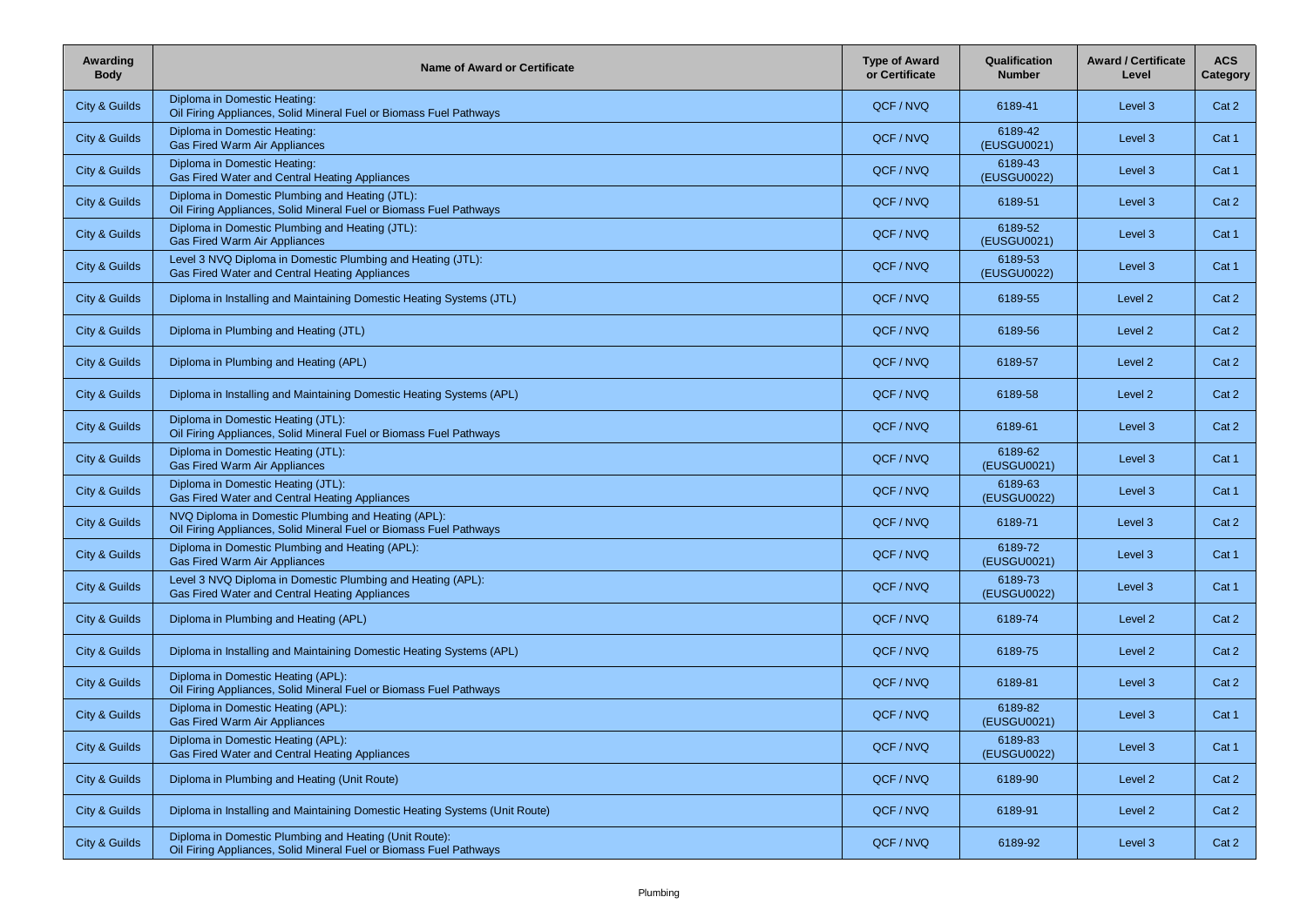| Awarding<br><b>Body</b> | <b>Name of Award or Certificate</b>                                                                             | <b>Type of Award</b><br>or Certificate | Qualification<br><b>Number</b> | <b>Award / Certificate</b><br>Level | <b>ACS</b><br><b>Category</b> |
|-------------------------|-----------------------------------------------------------------------------------------------------------------|----------------------------------------|--------------------------------|-------------------------------------|-------------------------------|
| City & Guilds           | Diploma in Domestic Plumbing and Heating (Unit Route):<br><b>Gas Fired Warm Air Appliances</b>                  | QCF / NVQ                              | 6189-92:910<br>(EUSGU0021)     | Level 3                             | Cat 1                         |
| City & Guilds           | Diploma in Domestic Plumbing and Heating (Unit Route):<br>Gas Fired Water and Central Heating Appliances        | QCF / NVQ                              | 6189-92:911<br>(EUSGU0022)     | Level 3                             | Cat 1                         |
| City & Guilds           | Diploma in Domestic Heating (Unit Route):<br>Oil Firing Appliances, Solid Mineral Fuel or Biomass Fuel Pathways | QCF / NVQ                              | 6189-93                        | Level 3                             | Cat 2                         |
| City & Guilds           | Diploma in Domestic Heating (Unit Route):<br><b>Gas Fired Warm Air Appliances</b>                               | QCF / NVQ                              | 6189-93:919<br>(EUSGU0021)     | Level 3                             | Cat 1                         |
| City & Guilds           | Diploma in Domestic Heating (Unit Route):<br>Gas Fired Water and Central Heating Appliances                     | QCF / NVQ                              | 6189-93:920<br>(EUSGU0022)     | Level 3                             | Cat 1                         |
| City & Guilds           | Diploma in Plumbing and Domestic Heating (Natural Gas):                                                         | Diploma                                | 9189-03                        | Level 3                             | Cat 1                         |
| City & Guilds           | Diploma in Plumbing and Domestic Heating (Environmental Technologies)                                           | Diploma                                | 9189-03                        | Level 3                             | Cat 2                         |
| City & Guilds           | Diploma in Plumbing and Domestic Heating (Oil)                                                                  | Diploma                                | 9189-03                        | Level 3                             | Cat 2                         |
| City & Guilds           | Diploma in Plumbing and Domestic Heating (Solid Fuel)                                                           | Diploma                                | 9189-03                        | Level 3                             | Cat 2                         |
|                         |                                                                                                                 |                                        |                                |                                     |                               |
| <b>BPEC</b>             | Diploma in Plumbing and Heating                                                                                 | QCF                                    | 600/5270/3                     | Level 2                             | Cat 2                         |
| <b>BPEC</b>             | Diploma in Domestic Heating                                                                                     | QCF                                    | 600/5271/5                     | Level 2                             | Cat 2                         |
| <b>BPEC</b>             | NVQ Diploma in Domestic Plumbing and Heating:<br>Gas Fired Warm Air Appliances                                  | QCF / NVQ                              | 600/6285/X<br>(EUSGU0021)      | Level 3                             | Cat 1                         |
| <b>BPEC</b>             | NVQ Diploma in Domestic Plumbing and Heating:<br>Gas Fired Water and Central Heating Appliances                 | QCF / NVQ                              | 600/6284/8<br>(EUSGU0022)      | Level 3                             | Cat 1                         |
| <b>BPEC</b>             | NVQ Diploma in Domestic Heating:<br>Gas Fired Warm Air Appliances                                               | QCF / NVQ                              | 600/6287/3<br>(EUSGU0021)      | Level 3                             | Cat 1                         |
| <b>BPEC</b>             | NVQ Diploma in Domestic Heating:<br>Gas Fired Water and Central Heating Appliances                              | QCF / NVQ                              | 600/6286/1<br>(EUSGU0022)      | Level 3                             | Cat 1                         |
| <b>EAL</b>              | MES Domestic Plumbing - Pathway ESB:<br>Gas Systems (candidates who can provide workplace based gas evidence)   | <b>NVQ</b>                             | 100/5650/6                     | Level 3                             | Cat 2                         |
| <b>EAL</b>              | MES Domestic Plumbing - Pathway ESB:<br>Gas Systems (candidates who can provide workplace based gas evidence)   | <b>NVQ</b>                             | 100/5650/6                     | Level 3                             | Cat 2                         |
| <b>EAL</b>              | MES Domestic Plumbing - Pathway ESB:<br>Gas Systems (candidates who can provide workplace based gas evidence)   | <b>NVQ</b>                             | 100/5650/6                     | Level 3                             | Cat 2                         |
| EAL                     | EAL Level 2 NVQ Diploma in Domestic Heating (QCF)                                                               | QCF Diploma                            | 501/1606/X                     | Level 2                             | Cat 2                         |
| EAL                     | EAL Level 2 NVQ Diploma in Plumbing and Heating                                                                 | QCF Diploma                            | 501/1752/X                     | Level 2                             | Cat 2                         |
| EAL                     | NVQ Diploma in Domestic Plumbing and Heating:<br>Gas Fired Warm Air Appliances                                  | QCF / NVQ                              | 600/1451/9<br>(EUSGU0021)      | Level 3                             | Cat 1                         |
| EAL                     | NVQ Diploma in Domestic Plumbing and Heating:<br>Gas Fired Water and Central Heating Appliances                 | QCF / NVQ                              | 600/1657/7<br>(EUSGU0022)      | Level 3                             | Cat 1                         |
| EAL                     | NVQ Diploma in Domestic Heating:<br>Gas Fired Warm Air Appliances                                               | QCF / NVQ                              | 600/1453/2<br>(EUSGU0021)      | Level 3                             | Cat 1                         |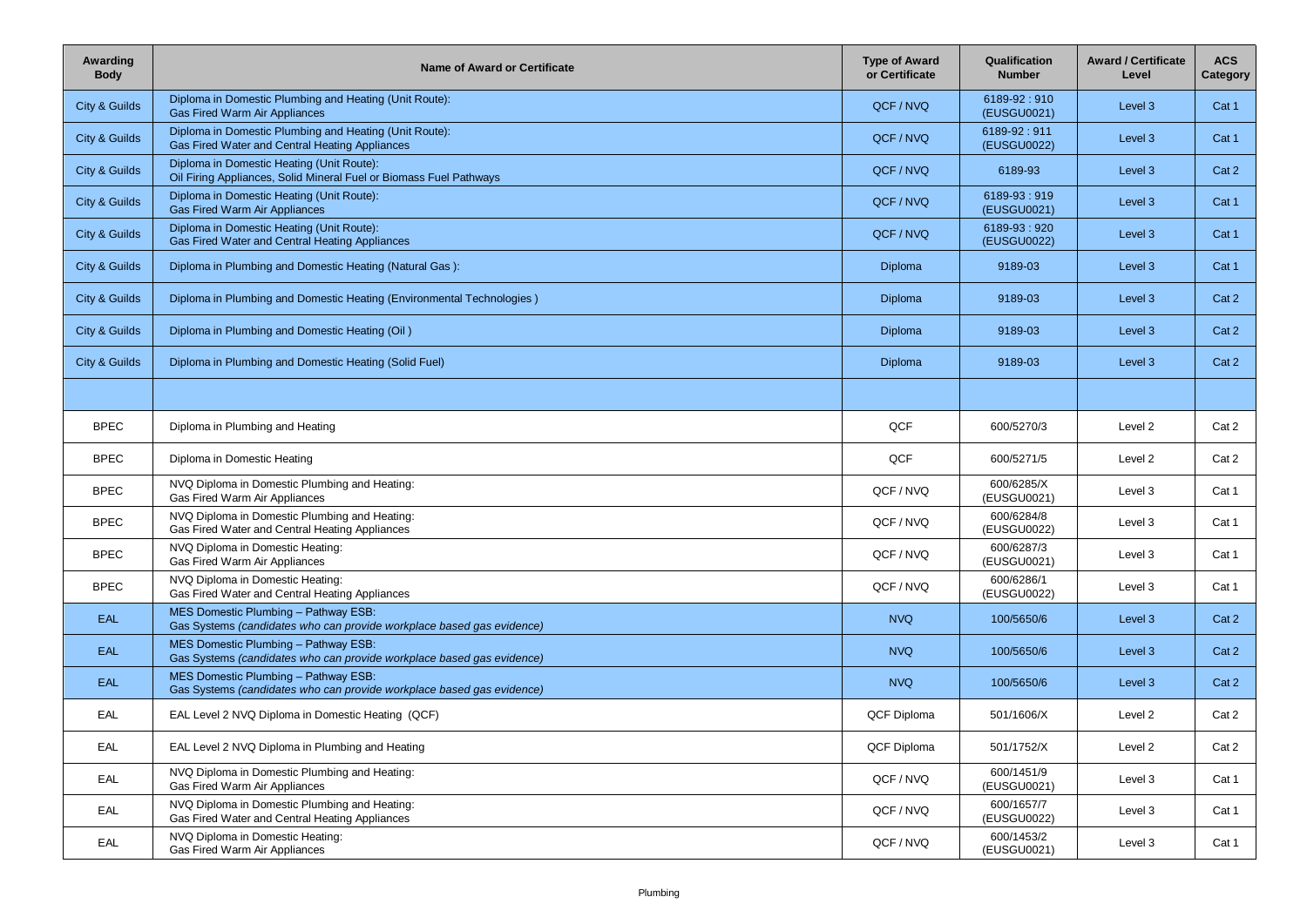| Awarding<br><b>Body</b> | Name of Award or Certificate                                                       | <b>Type of Award</b><br>or Certificate | Qualification<br><b>Number</b> | <b>Award / Certificate</b><br>Level | <b>ACS</b><br><b>Category</b> |
|-------------------------|------------------------------------------------------------------------------------|----------------------------------------|--------------------------------|-------------------------------------|-------------------------------|
| EAL                     | NVQ Diploma in Domestic Heating:<br>Gas Fired Water and Central Heating Appliances | QCF / NVQ                              | 600/1454/4<br>(EUSGU0022)      | Level 3                             | Cat                           |
| EAL                     | NVQ Diploma in Plumbing and Heating: (Environmental)                               | <b>NVQ</b>                             | QAN/600/1252/3                 | Level 3                             | Cat 2                         |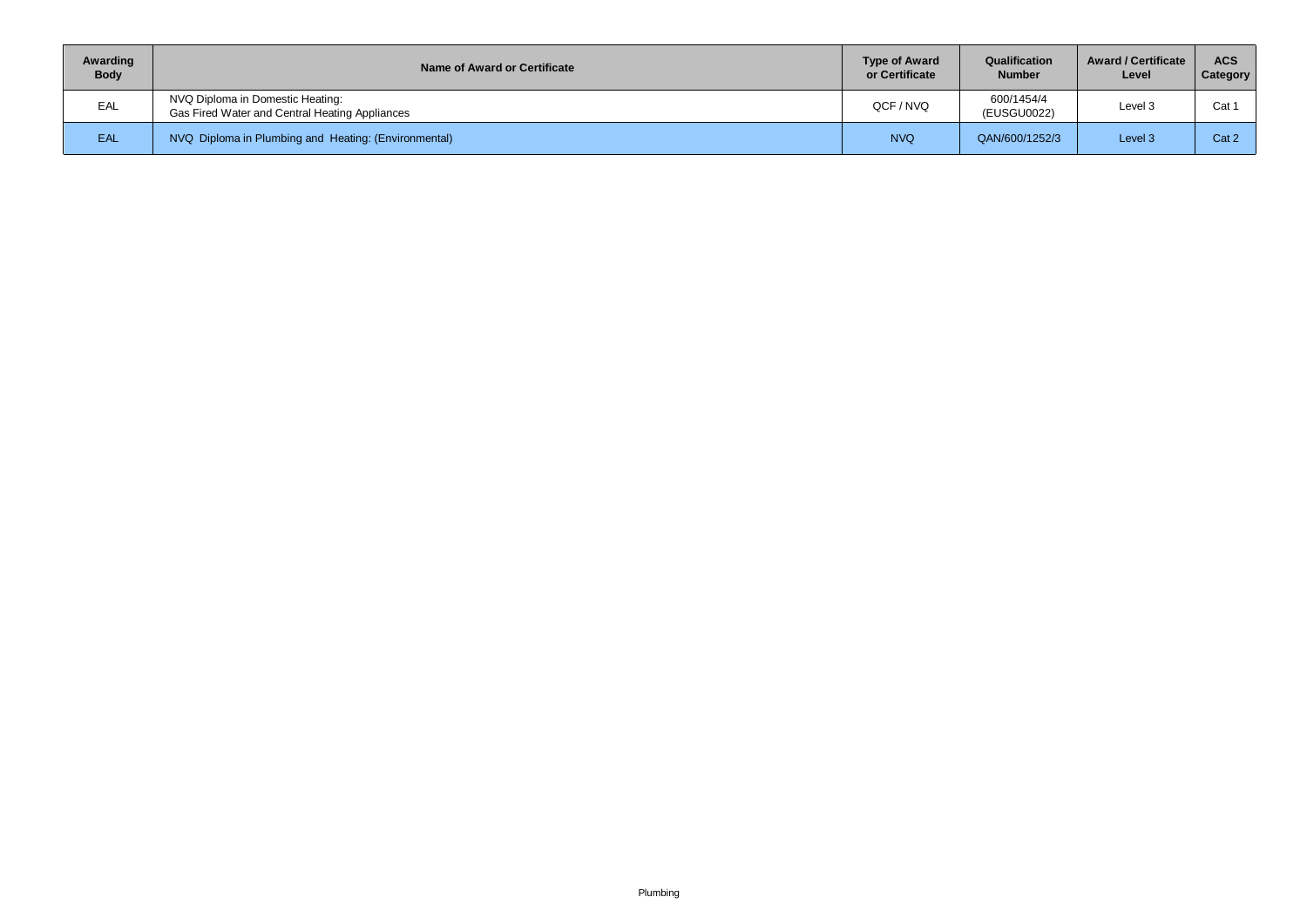| Awarding<br><b>Body</b> | <b>Name of Award or Certificate</b>                                                              | <b>Type of Award</b><br>or Certificate | Qualification<br><b>Number</b> | <b>Award / Certificate</b><br>Level | <b>ACS</b><br>Category |
|-------------------------|--------------------------------------------------------------------------------------------------|----------------------------------------|--------------------------------|-------------------------------------|------------------------|
| City & Guilds           | Refrigeration and Air Conditioning                                                               | <b>NVQ</b>                             | 6017                           | Level 2                             | Cat 2                  |
| City & Guilds           | Refrigeration and Air Conditioning                                                               | <b>NVQ</b>                             | 6017                           | Level 3                             | Cat 2                  |
| City & Guilds           | Refrigeration and Air Conditioning:<br>Small Commercial & Air Conditioning Systems               | <b>NVQ</b>                             | 6087-02                        | Level 2                             | Cat 2                  |
| City & Guilds           | Refrigeration and Air Conditioning:<br>Commercial & Air Conditioning Systems                     | <b>NVQ</b>                             | 6087-03                        | Level 3                             | Cat 2                  |
| City & Guilds           | Refrigeration and Air Conditioning:<br>Ammonia Refrigeration Systems                             | <b>NVQ</b>                             | 6087-04                        | Level 3                             | Cat 2                  |
| City & Guilds           | Refrigeration and Air Conditioning:<br>Commercial & Industrial Refrigeration Systems Non-Ammonia | <b>NVQ</b>                             | 6087-05                        | Level 3                             | Cat 2                  |
| City & Guilds           | NVQ Diploma in Installing, Testing and Maintaining Air Conditioning and Heat Pump Systems        | <b>NVQ</b>                             | 6187-01                        | Level 2                             | Cat 2                  |
| City & Guilds           | NVQ Diploma in Installing and Maintaining Refrigeration Systems                                  | <b>NVQ</b>                             | 6187-02                        | Level 2                             | Cat 2                  |
| City & Guilds           | NVQ Certificate in Installing and Commissioning Air Conditioning and Heat Pump Systems           | <b>NVQ</b>                             | 6187-03                        | Level 3                             | Cat 2                  |
| City & Guilds           | NVQ Certificate in Servicing and Maintaining Air Conditioning and Heat Pump Systems              | <b>NVQ</b>                             | 6187-04                        | Level 3                             | Cat 2                  |
| City & Guilds           | NVQ Certificate in Installing and Commissioning Refrigeration Systems                            | <b>NVQ</b>                             | 6187-05                        | Level 3                             | Cat 2                  |
| City & Guilds           | NVQ Diploma in Servicing and Maintaining Refrigeration Systems                                   | <b>NVQ</b>                             | 6187-06                        | Level 3                             | Cat 2                  |
| City & Guilds           | Refrigeration and Air Conditioning CPD Pathways                                                  | <b>NVQ</b>                             | 6187-31                        | Level 3                             | Cat 2                  |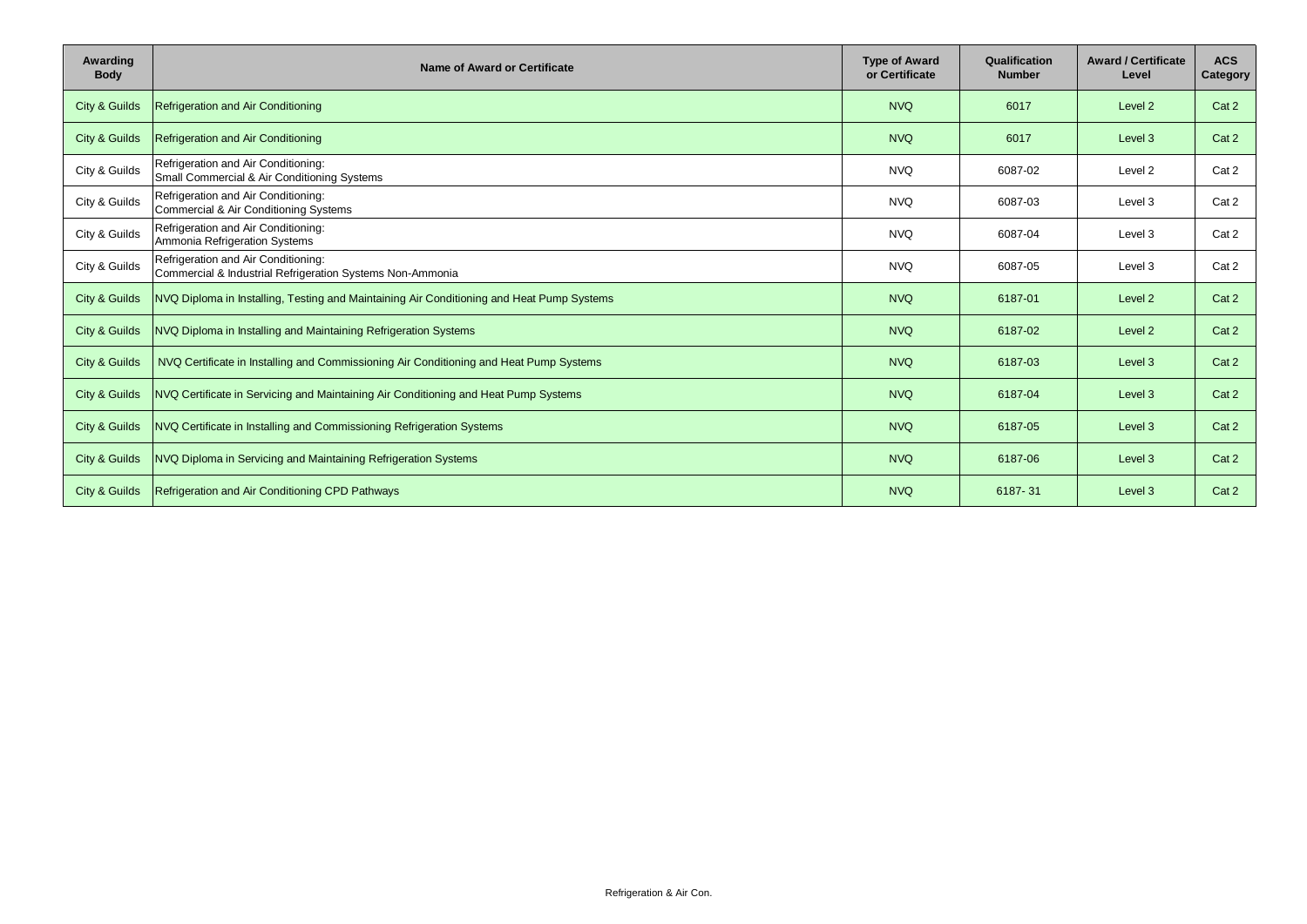| Awarding<br><b>Body</b> | <b>Name of Award or Certificate</b>                                       | <b>Type of Award</b><br>or Certificate | Qualification<br><b>Number</b> | <b>Award / Certificate</b><br>Level | <b>ACS</b><br>Category |
|-------------------------|---------------------------------------------------------------------------|----------------------------------------|--------------------------------|-------------------------------------|------------------------|
| City & Guilds           | <b>Heating and Ventilation:</b><br><b>Heating and Ventilating Fitting</b> | <b>Full Craft Certificate</b>          | 597-2                          | No level                            | Cat 2                  |
| City & Guilds           | Heating and Ventilation:<br><b>Domestic Heating</b>                       | <b>Full Craft Certificate</b>          | 597-2                          | No level                            | Cat 2                  |
| City & Guilds           | Heating and Ventilation:<br><b>Construction Services Welding</b>          | <b>Full Craft Certificate</b>          | 599-2                          | No level                            | Cat 2                  |
| City & Guilds           | <b>Heating and Ventilation</b>                                            | <b>NVQ</b>                             | 6008                           | Level 2                             | Cat 2                  |
| City & Guilds           | <b>Heating and Ventilation</b>                                            | <b>NVQ</b>                             | 6008                           | Level 3                             | Cat 2                  |
| City & Guilds           | Heating and Ventilation:<br>Installation                                  | <b>NVQ</b>                             | 6018-02                        | Level 2                             | Cat 2                  |
| City & Guilds           | Heating and Ventilation:<br>Installation                                  | <b>NVQ</b>                             | 6018-03                        | Level 3                             | Cat 2                  |
| City & Guilds           | Heating and Ventilation:<br>Maintenance of System Components              | <b>NVQ</b>                             | 6018-04                        | Level 2                             | Cat 2                  |
| City & Guilds           | Heating and Ventilation:<br>Rectification of Systems                      | <b>NVQ</b>                             | 6018-05                        | Level 3                             | Cat 2                  |
| City & Guilds           | Heating and Ventilation:<br><b>Heating and Ventilating Fitting</b>        | <b>NVQ</b>                             | 6040-02                        | Level 2                             | Cat 2                  |
| City & Guilds           | Heating and Ventilation:<br>Add on Certificate - ACoP 1 - 5               | Add On Certificate                     | 6041                           | No level                            | Cat 1                  |
| City & Guilds           | <b>Heating and Ventilation:</b><br>Domestic Installation (Gas Option 201) | <b>NVQ</b>                             | 6088-01                        | Level 2                             | Cat 2                  |
| City & Guilds           | Heating and Ventilation:<br>Industrial & Commercial Installation          | <b>NVQ</b>                             | 6088-02                        | Level 2                             | Cat 2                  |
| City & Guilds           | Heating and Ventilation:<br>Maintenance of System Components              | <b>NVQ</b>                             | 6088-03                        | Level 2                             | Cat 2                  |
| City & Guilds           | Heating and Ventilation:<br>Domestic Installation (Gas Option 301)        | <b>NVQ</b>                             | 6088-05                        | Level 3                             | Cat 2                  |
| City & Guilds           | Heating and Ventilation:<br>Industrial & Commercial Installation          | <b>NVQ</b>                             | 6088-06                        | Level 3                             | Cat 2                  |
| City & Guilds           | Heating and Ventilation:<br><b>Rectification of Systems</b>               | <b>NVQ</b>                             | 6088-07                        | Level 3                             | Cat 2                  |
| City & Guilds           | <b>Heating and Ventilating</b><br>Industrial and Commercial Installation  | <b>NVQ</b>                             | 6188-20                        | Level 2                             | Cat 2                  |
| City & Guilds           | <b>Heating and Ventilating</b><br><b>Ductwork Installation</b>            | <b>NVQ</b>                             | 6188-21                        | Level 2                             | Cat 3                  |
| City & Guilds           | Planned and Reactive Maintenance<br>on Heating and Ventilating Equipment  | <b>NVQ</b>                             | 6188-22                        | Level 2                             | Cat 2                  |
| City & Guilds           | Heating and Ventilating<br>Industrial and Commercial Installation         | <b>NVQ</b>                             | 6188-30                        | Level 3                             | Cat 2                  |
| City & Guilds           | <b>Heating and Ventilating</b><br><b>Ductwork Installation</b>            | <b>NVQ</b>                             | 6188-31                        | Level 3                             | Cat3                   |
| City & Guilds           | Planned and Reactive Maintenance<br>Heating and Ventilating Systems       | <b>NVQ</b>                             | 6188-32                        | Level 3                             | Cat 2                  |
| City & Guilds           | Heating and Ventilating Industrial and Commercial Installations           | <b>NVQ</b>                             | 6188-90                        | Level 2 or 3                        | Cat 2                  |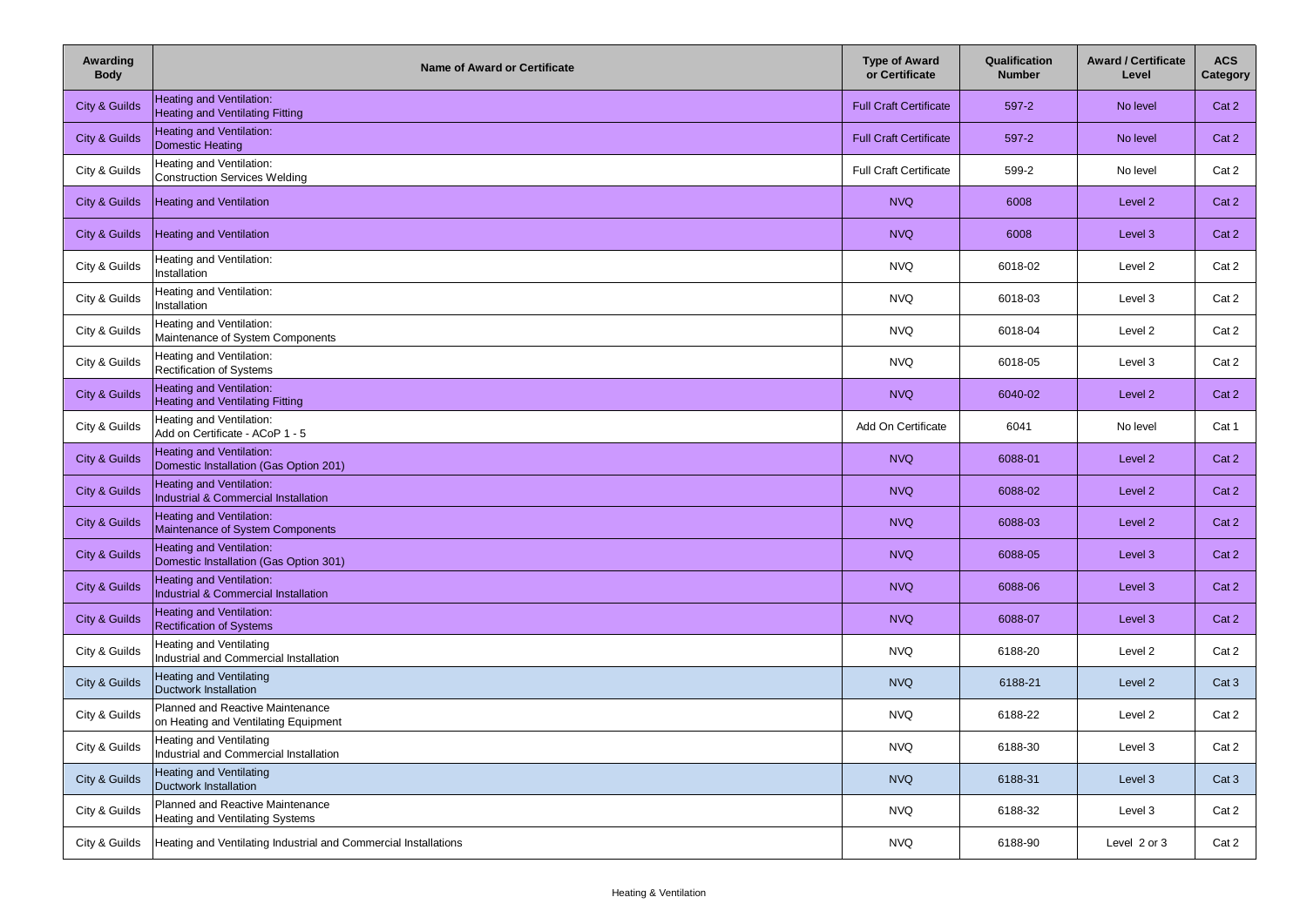| Awarding    | Name of Award or Certificate                                                        | <b>Type of Award</b> | Qualification | <b>Award / Certificate</b> | <b>ACS</b> |
|-------------|-------------------------------------------------------------------------------------|----------------------|---------------|----------------------------|------------|
| <b>Body</b> |                                                                                     | or Certificate       | <b>Number</b> | Level                      | Category   |
|             | City & Guilds   Planned and Reactive Maintenance on Heating and Ventilating Systems | <b>NVQ</b>           | 6188-92       | Level 2 or 3               | Cat 2      |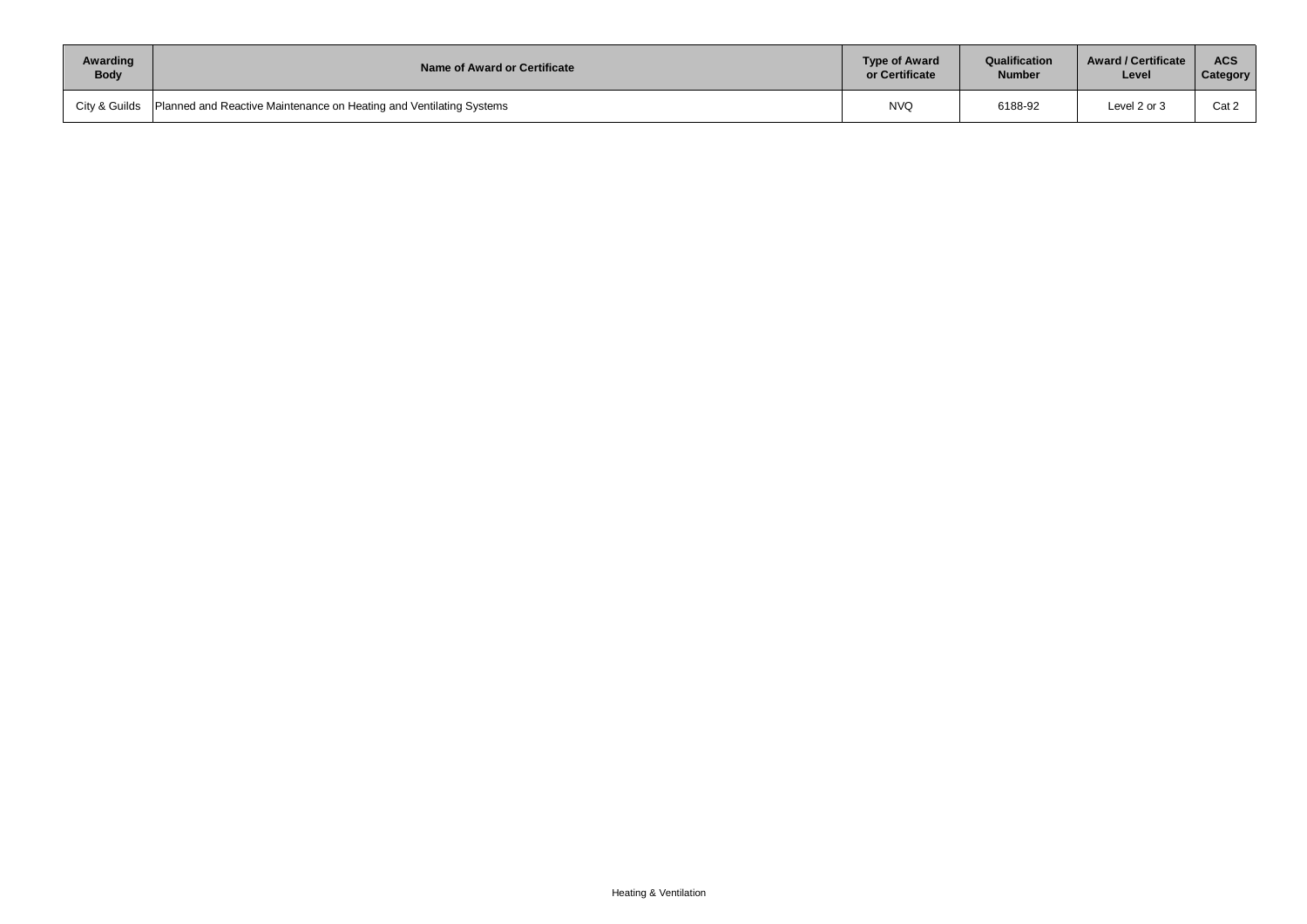| Awarding<br><b>Body</b> | Name of Award or Certificate                                                                                         | <b>Type of Award</b><br>or Certificate | Qualification<br><b>Number</b> | <b>Award / Certificate</b><br>Level | <b>ACS</b><br><b>Category</b> |
|-------------------------|----------------------------------------------------------------------------------------------------------------------|----------------------------------------|--------------------------------|-------------------------------------|-------------------------------|
| City & Guilds           | Oil Fired Technical Services:<br>Oil Fired Systems and Equipment Installation Domestic / Light Commercial up to 45kW | <b>NVQ</b><br><b>SVQ</b>               | 785<br>786                     | Level 2                             | Cat 2                         |
| City & Guilds           | Oil Fired Technical Services:<br>Service and Commission Oil Fired Systems and Equipment                              | <b>NVQ</b><br><b>SVQ</b>               | 785<br>786                     | Level 3                             | Cat 2                         |
| City & Guilds           | Oil Fired Technical Services:<br>Design and Install Oil Storage / Supply Systems and Associated Equipment            | <b>NVQ</b><br>SVQ                      | 785<br>786                     | Level 3                             | Cat 2                         |
|                         |                                                                                                                      |                                        |                                |                                     |                               |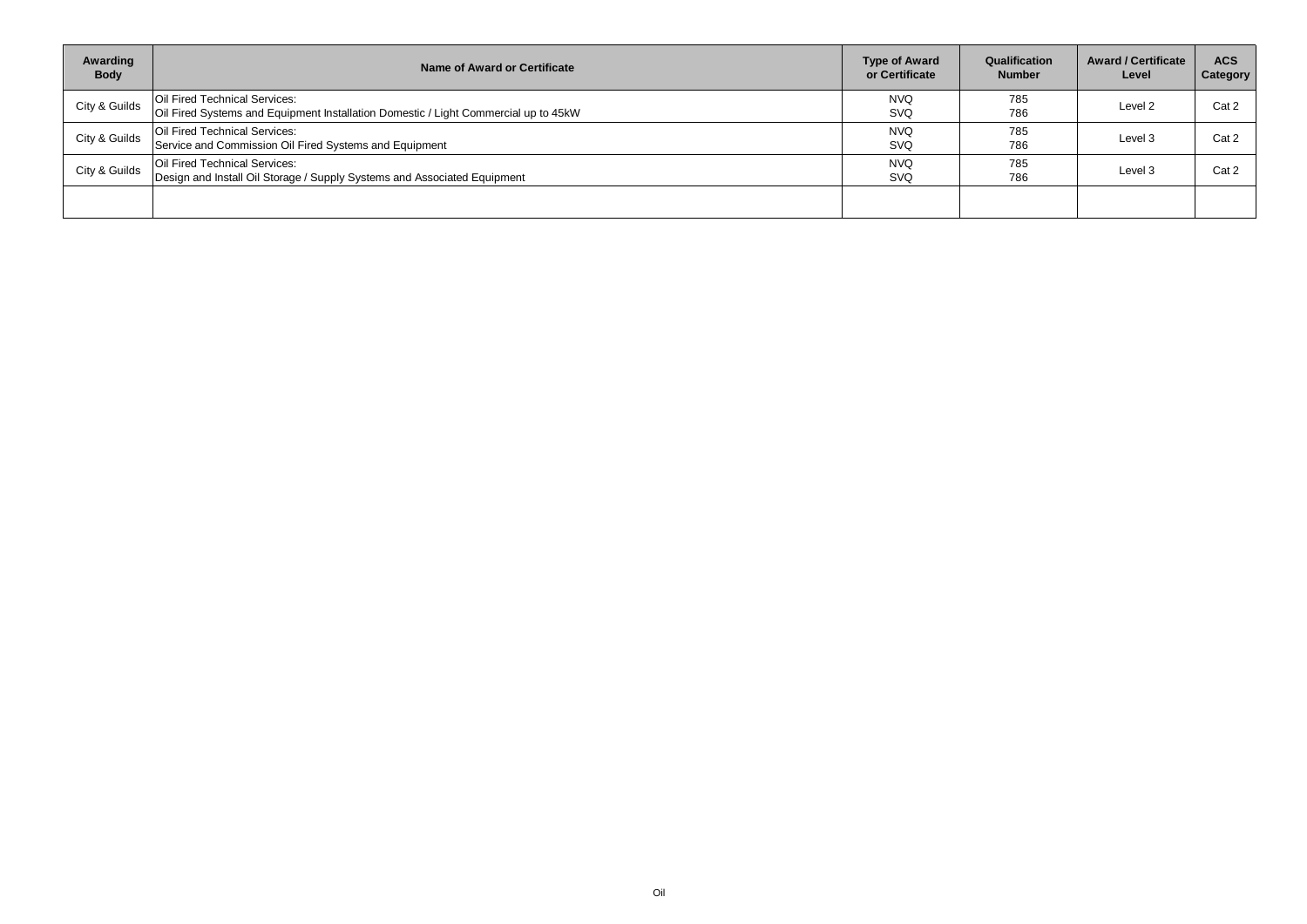| <b>Certification</b><br><b>Body</b>  | <b>Name of Award or Certificate</b>                                 | <b>Type of Award</b><br>or Certificate | Qualification<br><b>Number</b> | <b>Award / Certificate</b><br>Level | <b>ACS</b><br><b>Category</b> |
|--------------------------------------|---------------------------------------------------------------------|----------------------------------------|--------------------------------|-------------------------------------|-------------------------------|
| <b>Blue Flame</b><br>Certification   | Pathway To Gas:<br>Domestic                                         | Certificate                            | <b>MLP</b>                     | No level                            | Cat 1                         |
| <b>Blue Flame</b><br>Certification   | Pathway To Gas:<br>Meter Installer                                  | Certificate                            | <b>MLP</b>                     | No level                            | Cat 1                         |
| <b>Blue Flame</b><br>Certification   | Pathway To Gas:<br>Commercial Pipework                              | Certificate                            | <b>MLP</b>                     | No level                            | Cat 1                         |
| <b>Blue Flame</b><br>Certification   | Pathway To Gas:<br>Commercial Heating                               | Certificate                            | <b>MLP</b>                     | No level                            | Cat 1                         |
| <b>Blue Flame</b><br>Certification   | Pathway To Gas:<br><b>Commercial Catering</b>                       | Certificate                            | <b>MLP</b>                     | No level                            | Cat 1                         |
| <b>Blue Flame</b><br>Certification   | Pathway To Gas:<br>Commercial : Power Generation                    | Certificate                            | <b>MLP</b>                     | No Level                            | Cat 1                         |
| <b>BPEC</b>                          | <b>Domestic Gas Foundation</b>                                      | Certificate                            | <b>MLP</b>                     | No level                            | Cat 1                         |
| <b>BPEC</b>                          | <b>Meter ESP Foundation</b>                                         | Certificate                            | <b>MLP</b>                     | No level                            | Cat 1                         |
| <b>BPEC</b>                          | Non Domestic Catering Gas Foundation                                | Certificate                            | <b>MLP</b>                     | No level                            | Cat 1                         |
| <b>BPEC</b>                          | Non Domestic Heating Gas Foundation                                 | Certificate                            | <b>MLP</b>                     | No level                            | Cat 1                         |
| Cert-ain<br><b>Certification Ltd</b> | Domestic Gas - Diploma                                              | Certificate                            | <b>MLP</b>                     | No Level                            | Cat 1                         |
| Cert-ain<br><b>Certification Ltd</b> | Gas Diploma - Domestic Meters                                       | Certificate                            | <b>MLP</b>                     | No Level                            | Cat 1                         |
| Cert-ain<br><b>Certification Ltd</b> | Gas Diploma - ESP/Metering                                          | Certificate                            | <b>MLP</b>                     | No Level                            | Cat 1                         |
| Cert-ain<br><b>Certification Ltd</b> | Gas Diploma - Commercial Heating                                    | Certificate                            | <b>MLP</b>                     | No Level                            | Cat 1                         |
| Cert-ain<br><b>Certification Ltd</b> | Gas Diploma - Commercial Catering                                   | Certificate                            | <b>MLP</b>                     | No Level                            | Cat 1                         |
| Cert-ain<br><b>Certification Ltd</b> | Gas Diploma - Liquefied Petroleum Gas (LPG)                         | Certificate                            | <b>MLP</b>                     | No Level                            | Cat 1                         |
| Cert-ain<br>Certification Ltd        | Gas Diploma - Large Pipework Installations                          | Certificate                            | <b>MLP</b>                     | No Level                            | Cat 1                         |
| <b>CITB</b>                          | Intermediate Gas Certificate:<br><b>Domestic</b>                    | Certificate                            | <b>MLP</b>                     | No level                            | Cat 1                         |
| <b>CITB</b>                          | Intermediate Gas Certificate:<br>Domestic - LPG All Sectors         | Certificate                            | <b>MLP</b>                     | No level                            | Cat 1                         |
| <b>CITB</b>                          | Intermediate Gas Certificate:<br><b>Emergency Service Providers</b> | Certificate                            | <b>MLP</b>                     | No level                            | Cat 1                         |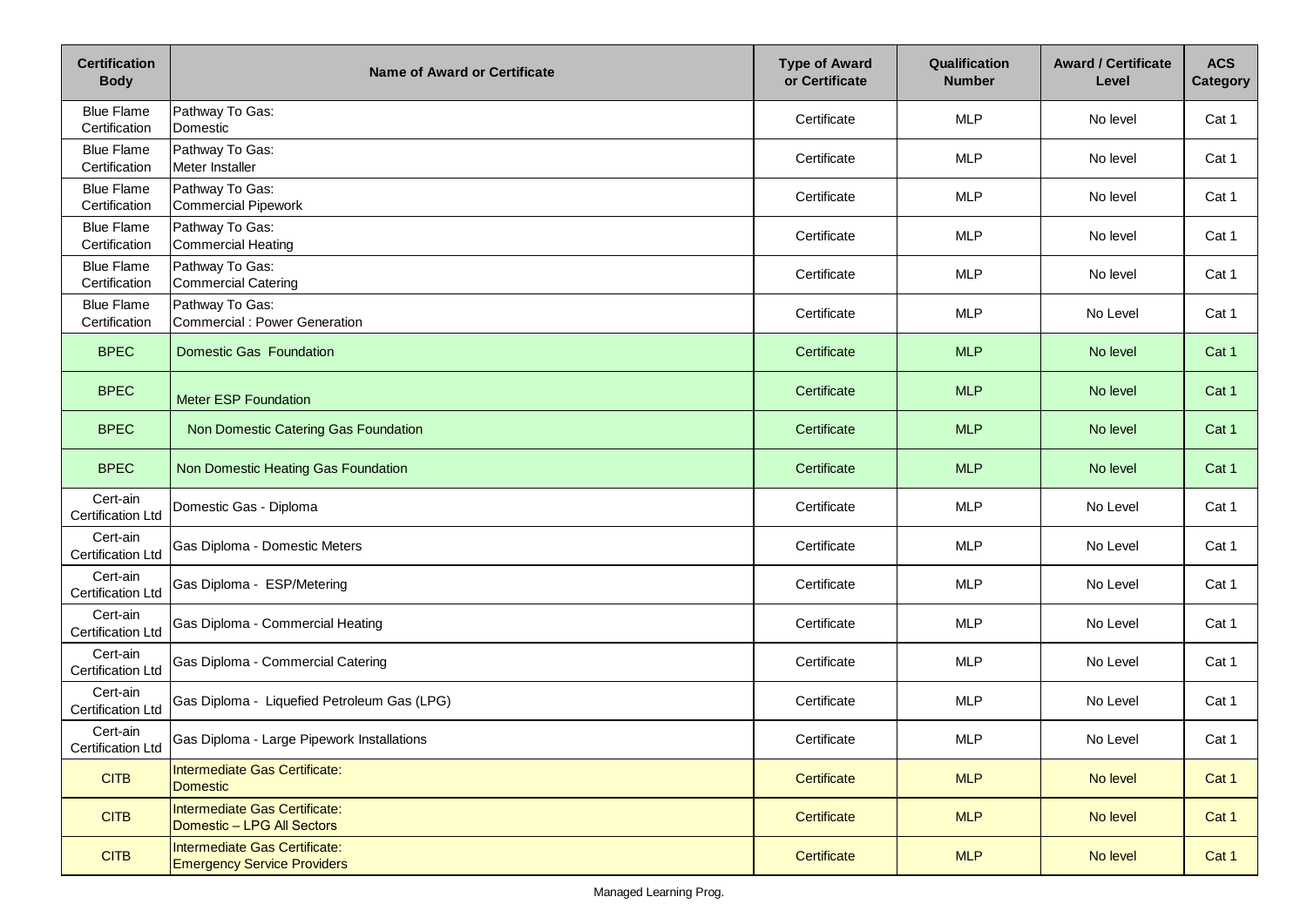| <b>Certification</b><br><b>Body</b> | <b>Name of Award or Certificate</b>                                                                                            | <b>Type of Award</b><br>or Certificate | <b>Qualification</b><br><b>Number</b> | <b>Award / Certificate</b><br>Level | <b>ACS</b><br>Category |
|-------------------------------------|--------------------------------------------------------------------------------------------------------------------------------|----------------------------------------|---------------------------------------|-------------------------------------|------------------------|
| <b>CITB</b>                         | Intermediate Gas Certificate:<br>Commercial Heating                                                                            | Certificate                            | <b>MLP</b>                            | No level                            | Cat 1                  |
| <b>CITB</b>                         | Intermediate Gas Certificate:<br><b>Commercial Catering</b>                                                                    | Certificate                            | <b>MLP</b>                            | No level                            | Cat 1                  |
| ERS                                 | Guild of Gas Fitting Operatives:<br>Domestic - NG                                                                              | Certificate                            | <b>MLP</b>                            | No level                            | Cat 1                  |
| ERS                                 | Guild of Gas Fitting Operatives:<br>Domestic – LPG All Sectors                                                                 | Certificate                            | <b>MLP</b>                            | No level                            | Cat 1                  |
| <b>ERS</b>                          | Guild of Gas Fitting Operatives:<br>Commercial Heating                                                                         | Certificate                            | <b>MLP</b>                            | No level                            | Cat 1                  |
| <b>ERS</b>                          | Guild of Gas Fitting Operatives:<br>Commercial Catering                                                                        | Certificate                            | <b>MLP</b>                            | No level                            | Cat 1                  |
| <b>ERS</b>                          | Gas Managed Learning Programme: Gas Safety - Domestic (D1)                                                                     | Certificate                            | <b>MLP</b>                            | No level                            | Cat 1                  |
| <b>ERS</b>                          | Gas Managed Learning Programme: Gas Safety - Commercial Heating (C1)                                                           | Certificate                            | <b>MLP</b>                            | No level                            | Cat 1                  |
| ERS                                 | Gas Managed Learning Programme: Gas Safety - Commercial Catering (CC1)                                                         | Certificate                            | <b>MLP</b>                            | No level                            | Cat 1                  |
| <b>ERS</b>                          | Gas Managed Learning Programme: Gas Safety - Domestic Meter Installer (DMI1)                                                   | Certificate                            | <b>MLP</b>                            | No level                            | Cat 1                  |
| <b>ERS</b>                          | Gas Managed Learning Programme: Gas Safety - LPG Dwellings (LPG D1)                                                            | Certificate                            | <b>MLP</b>                            | No level                            | Cat 1                  |
| <b>ERS</b>                          | Gas Managed Learning Programme: Gas Safety - LPG Leisure Acommodation Vehicles &<br>Appliances (LPG LAV 1)                     | Certificate                            | <b>MLP</b>                            | No level                            | Cat 1                  |
| <b>ERS</b>                          | Gas Managed Learning Programme: Gas Safety - LPG Boats & Appliances(LPG B1)                                                    | Certificate                            | <b>MLP</b>                            | No level                            | Cat 1                  |
| <b>ERS</b>                          | Gas Managed Learning Programme: Gas Safety - LPG Vessels & Pipework (LP EP1)                                                   | Certificate                            | <b>MLP</b>                            | No level                            | Cat 1                  |
| <b>ERS</b>                          | Gas Managed Learning Programme: Gas Safety - LPG External Pipework & Emergency Service<br>Repair (LPG EP2)                     | Certificate                            | <b>MLP</b>                            | No level                            | Cat 1                  |
| <b>LCL Awards</b>                   | Domestic Natural Gas Appliances (Central Heating Boilers & Instanantaneous Water Heaters<br>Space Heaters and Cookers) (DNGA1) | Certificate                            | <b>MLP</b>                            | No level                            | Cat 1                  |
| <b>LCL Awards</b>                   | Domestic Natural Gas Appliances (Central Heating Boilers & Instanantaneous Water Heaters and<br>Cookers) (DNGA 2)              | Certificate                            | <b>MLP</b>                            | No level                            | Cat 1                  |
| <b>LCL Awards</b>                   | Domestic Natural Gas Appliances (Central Heating Boilers & Instanantaneous Water Heaters)<br>(DNGA3)                           | Certificate                            | <b>MLP</b>                            | No level                            | Cat 1                  |
| <b>LCL Awards</b>                   | Domestic Natural Gas Appliances (Cookers) (DNGA4)                                                                              | Certificate                            | <b>MLP</b>                            | No level                            | Cat 1                  |
| <b>LCL Awards</b>                   | Domestic Natural Gas Appliances (Space Heaters) (DNGA5)                                                                        | Certificate                            | <b>MLP</b>                            | No level                            | Cat 1                  |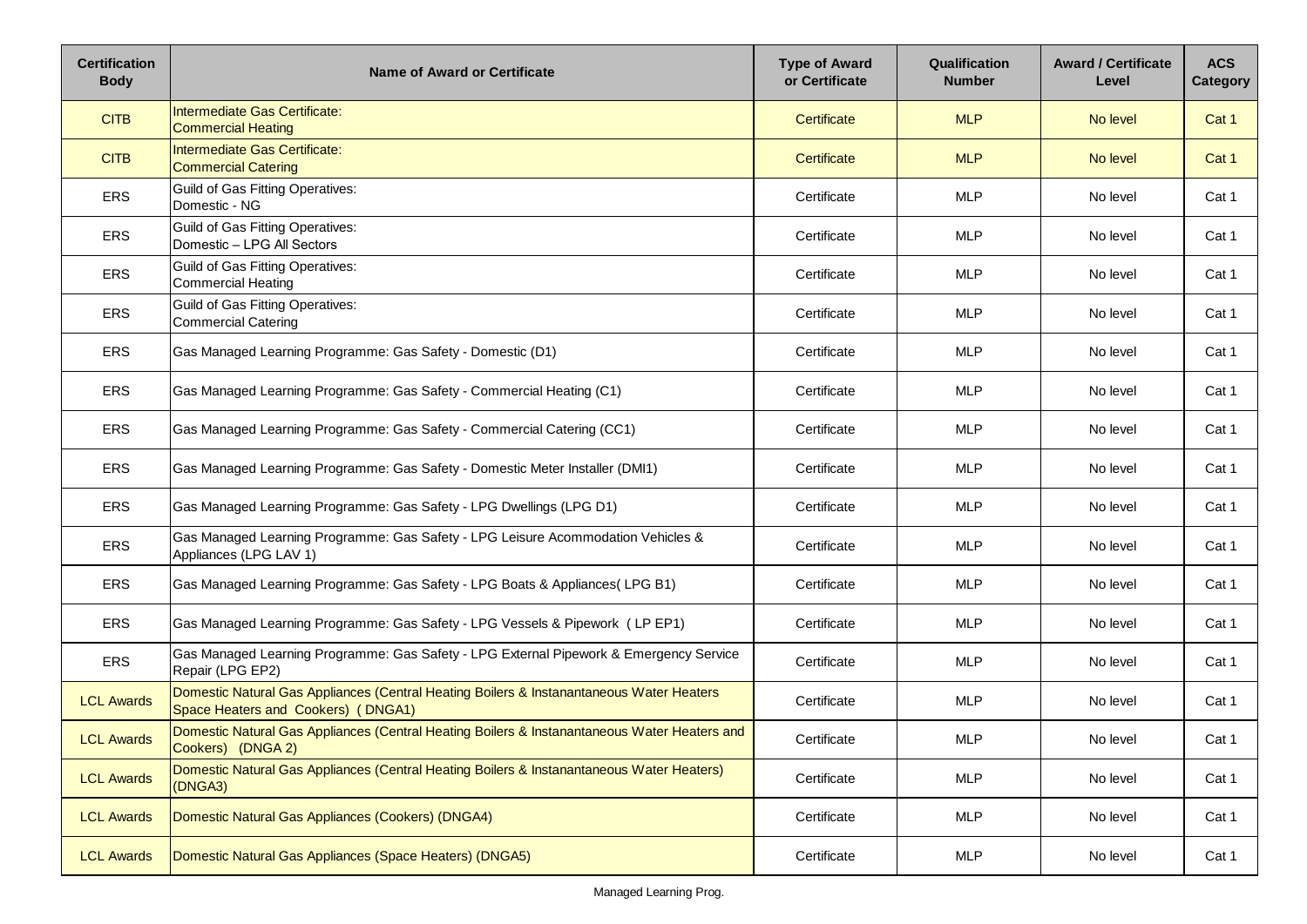| <b>Certification</b><br><b>Body</b> | <b>Name of Award or Certificate</b>                                                                           | <b>Type of Award</b><br>or Certificate | Qualification<br><b>Number</b> | <b>Award / Certificate</b><br>Level | <b>ACS</b><br><b>Category</b> |
|-------------------------------------|---------------------------------------------------------------------------------------------------------------|----------------------------------------|--------------------------------|-------------------------------------|-------------------------------|
| <b>LCL Awards</b>                   | Domestic Meters (DNGM)                                                                                        | Certificate                            | <b>MLP</b>                     | No level                            | Cat 2                         |
| <b>LCL Awards</b>                   | <b>Emergency Service Provider (ESP1)</b>                                                                      | Certificate                            | <b>MLP</b>                     | No level                            | Cat 2                         |
| <b>LCL Awards</b>                   | Domestic LPG and Appliances (Leisure Accommodation Vehicles, Residential Park Homes)(<br>DLPGA <sub>1</sub> ) | Certificate                            | <b>MLP</b>                     | No level                            | Cat 1                         |
| <b>LCL Awards</b>                   | Domestic LPG and Appliances (Boats) (DLPGA2)                                                                  | Certificate                            | <b>MLP</b>                     | No level                            | Cat 1                         |
| <b>LCL Awards</b>                   | Non Domestic Heating and Appliances, Pipework Installation and Commissioning<br>(NDNG1)                       | Certificate                            | <b>MLP</b>                     | No level                            | Cat 1                         |
| <b>LCL Awards</b>                   | Non Domestic Heating and<br>(NGNG2)                                                                           | Certificate                            | <b>MLP</b>                     | No level                            | Cat 1                         |
| <b>LCL Awards</b>                   | Non Domestic Catering and Appliances<br>(NGNG3)                                                               | Certificate                            | <b>MLP</b>                     | No level                            | Cat 1                         |
| <b>LCL Awards</b>                   | Non Domestic Laundry and Appliances<br>(NGNG4)                                                                | Certificate                            | <b>MLP</b>                     | No level                            | Cat 1                         |
| <b>LCL Awards</b>                   | Non Domestic Pipework Installation and Commissioning (NGNG5)                                                  | Certificate                            | <b>MLP</b>                     | No level                            | Cat 2                         |
| Logic<br><b>Certification</b>       | <b>APL Course:</b><br>Domestic NG and LPG                                                                     | Certificate                            | <b>MLP</b>                     | No level                            | Cat 1                         |
| Logic<br>Certification              | <b>APL Course:</b><br><b>Emergency Service Provision</b>                                                      | Certificate                            | <b>MLP</b>                     | No level                            | Cat 1                         |
| Logic<br><b>Certification</b>       | <b>APL Course:</b><br>Commercial                                                                              | Certificate                            | <b>MLP</b>                     | No level                            | Cat 1                         |
| Logic<br>Certification              | <b>APL Course:</b><br><b>Commercial Catering</b>                                                              | Certificate                            | <b>MLP</b>                     | No level                            | Cat 1                         |
| <b>NICEIC</b><br>Certification      | <b>Elementary Gas Certificate:</b><br>Domestic                                                                | Certificate                            | <b>MLP</b>                     | No level                            | Cat 1                         |
| <b>NICEIC</b><br>Certification      | Elementary Gas Certificate:<br>Non Domestic                                                                   | Certificate                            | <b>MLP</b>                     | No level                            | Cat 1                         |
| <b>NICEIC</b><br>Certification      | Elementary Gas Certificate:<br><b>Meters</b>                                                                  | Certificate                            | <b>MLP</b>                     | No level                            | Cat 1                         |
| <b>UK Certification</b>             | Initial Gas Qualification (IGQ):<br>Domestic - NG                                                             | Certificate                            | <b>MLP</b>                     | No level                            | Cat 1                         |
| <b>UK Certification</b>             | Initial Gas Qualification (IGQ):<br>Domestic - LPG All Sectors                                                | Certificate                            | <b>MLP</b>                     | No level                            | Cat 1                         |
| <b>UK Certification</b>             | Initial Gas Qualification (IGQ):<br>Emergency Service Provider & Meter Installer                              | Certificate                            | <b>MLP</b>                     | No level                            | Cat 1                         |
| <b>UK Certification</b>             | Initial Gas Qualification (IGQ):<br>(ND) Commercial Heating                                                   | Certificate                            | <b>MLP</b>                     | No level                            | Cat 1                         |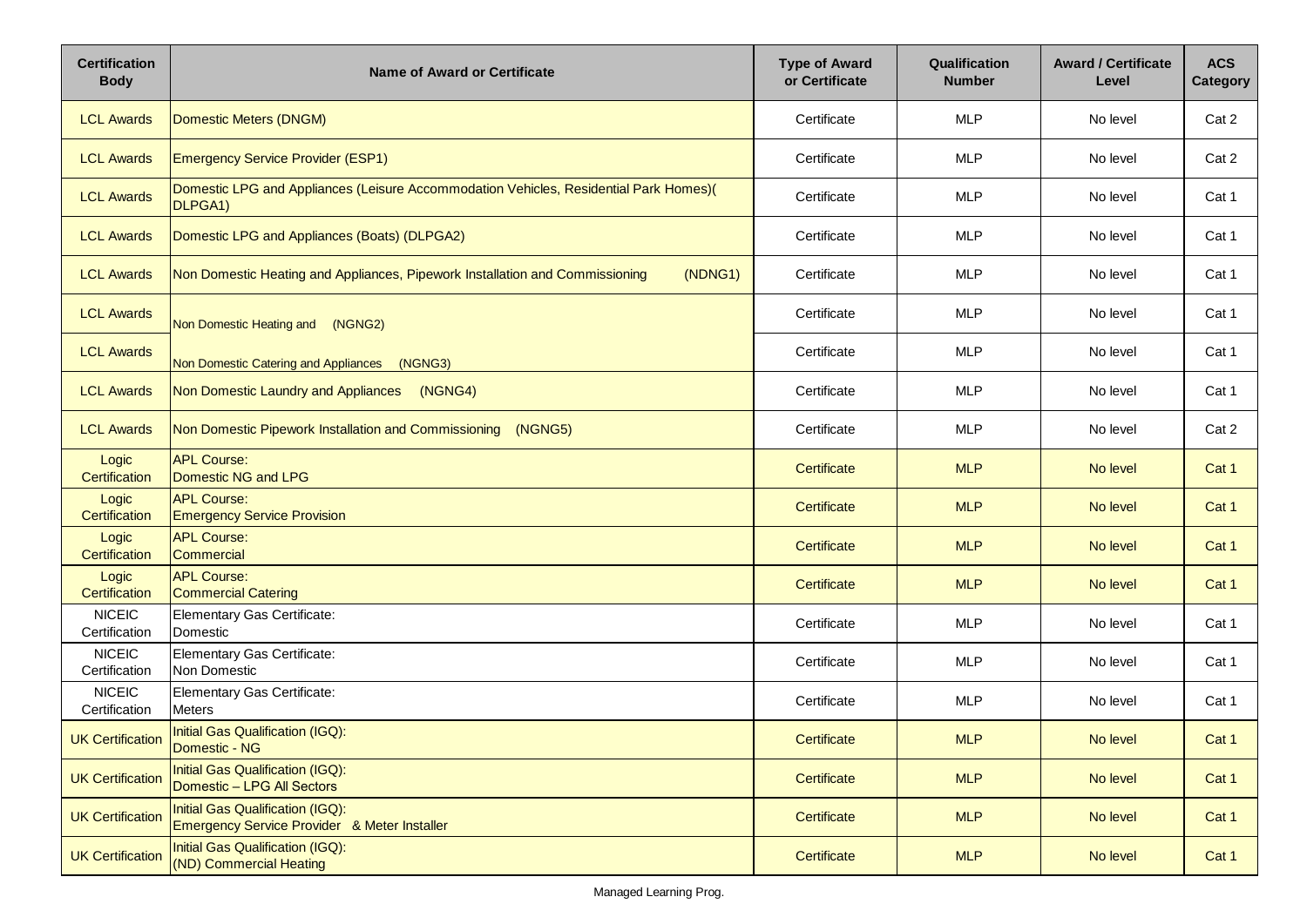| <b>Certification</b><br><b>Body</b>         | <b>Name of Award or Certificate</b>                                                                                                                     | <b>Type of Award</b><br>or Certificate                       | Qualification<br><b>Number</b> | <b>Award / Certificate</b><br>Level | <b>ACS</b><br>Category |
|---------------------------------------------|---------------------------------------------------------------------------------------------------------------------------------------------------------|--------------------------------------------------------------|--------------------------------|-------------------------------------|------------------------|
| <b>UK Certification</b>                     | Initial Gas Qualification (IGQ):<br>(ND) Commercial Catering                                                                                            | Certificate                                                  | <b>MLP</b>                     | No level                            | Cat 1                  |
| <b>UK Certification</b>                     | Initial Gas Qualification (IGQ):<br>(ND) Commercial Laundry                                                                                             | Certificate                                                  | <b>MLP</b>                     | No level                            | Cat 1                  |
| <b>UK Certification</b>                     | Touring Caravan & Motorhome Training Programme<br>(TCM-LPG)                                                                                             | Certificate                                                  | <b>MLP</b>                     | No level                            | Cat 2                  |
| <b>AdSkills</b><br><b>Certification Ltd</b> | <b>Fundamental Gas Certificate -Domestic</b>                                                                                                            | Certificate                                                  | <b>MLP</b>                     | No Level                            | Cat 1                  |
| <b>EUSIAS</b>                               | Brookhouse Training Centre : BTC Multi-Skilled Gas Engineer                                                                                             | Certificate                                                  | <b>MLP</b>                     | No Level                            | Cat 1                  |
|                                             |                                                                                                                                                         |                                                              |                                |                                     |                        |
| Independent<br><b>Providers</b>             |                                                                                                                                                         |                                                              |                                |                                     |                        |
| <b>Err Ltd</b>                              | <b>Fundamental Gas Certificate - Domestic</b>                                                                                                           | Certificate                                                  | <b>MLP</b>                     | No Level                            | Cat 1                  |
| <b>Notes</b>                                |                                                                                                                                                         |                                                              |                                |                                     |                        |
|                                             |                                                                                                                                                         |                                                              |                                |                                     |                        |
|                                             | * Birmingham Metropoliton College                                                                                                                       | Domestic Metering and<br><b>Domestic Laundry Certificate</b> |                                |                                     | Cat 1                  |
|                                             |                                                                                                                                                         |                                                              |                                |                                     |                        |
|                                             | *Eastleigh Coillege                                                                                                                                     | Domestic Metering and<br><b>Domestic Laundry Certificate</b> |                                |                                     | Cat1                   |
|                                             | Domestic Metering & Domestic Laundry training programs approved by the SDU in 2019 as an<br>interim measure & until a permanent resolution is in place. |                                                              |                                |                                     |                        |
|                                             |                                                                                                                                                         |                                                              |                                |                                     |                        |